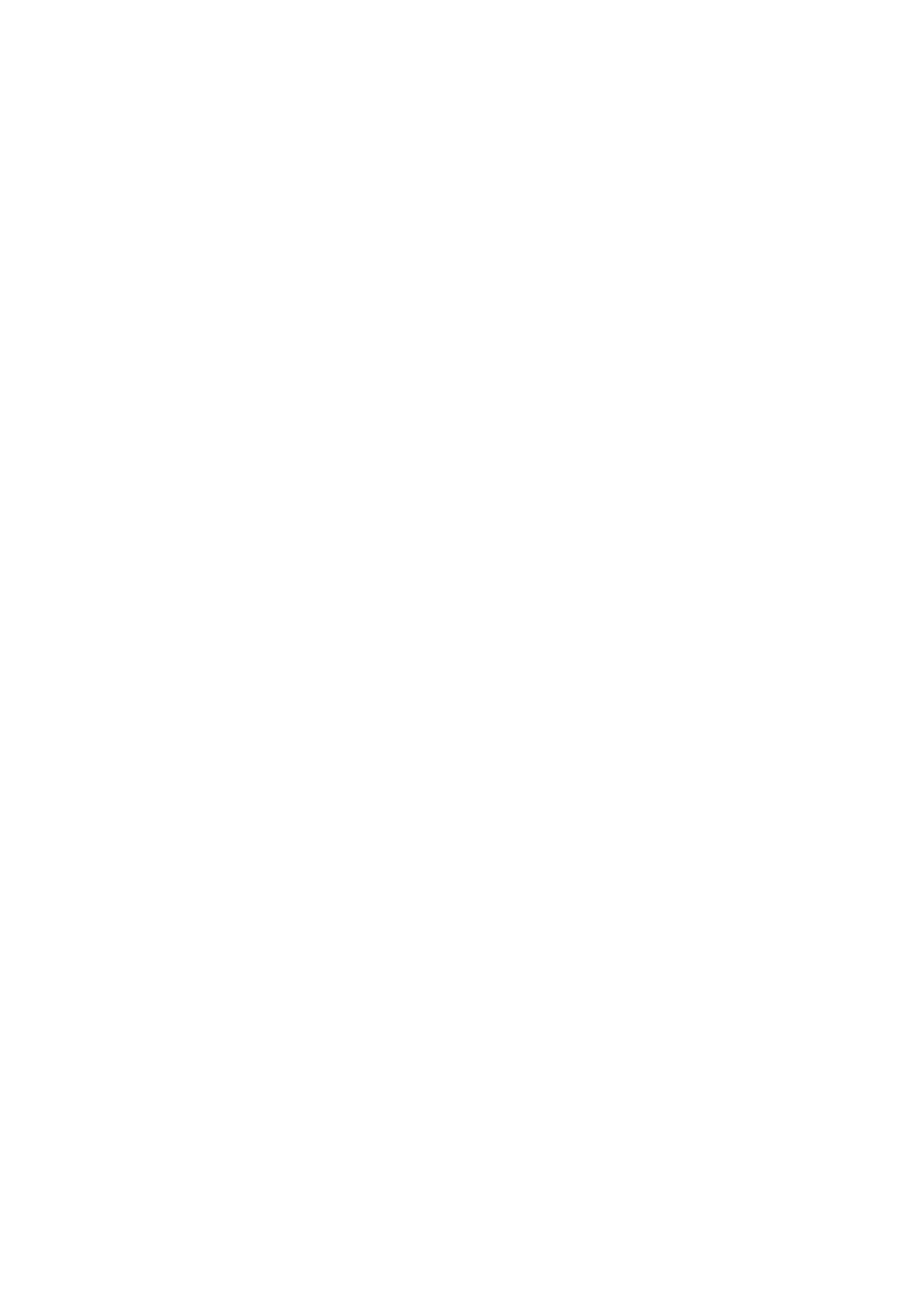#### **FOREWORD**

The ITU Telecommunication Standardization Sector (ITU-T) is a permanent organ of the International Telecommunication Union. The ITU-T is responsible for studying technical, operating and tariff questions and issuing Recommendations on them with a view to standardizing telecommunications on a worldwide basis.

The World Telecommunication Standardization Conference (WTSC), which meets every four years, established the topics for study by the ITU-T Study Groups which, in their turn, produce Recommendations on these topics.

Supplement 29 to ITU-T Series G Recommendations was revised by the ITU-T Study Group XII (1988-1993) and was approved by the WTSC (Helsinki, March 1-12, 1993).

#### **NOTES**

1 As a consequence of a reform process within the International Telecommunication Union (ITU), the CCITT ceased to exist as of 28 February 1993. In its place, the ITU Telecommunication Standardization Sector (ITU-T) was created as of 1 March 1993. Similarly, in this reform process, the CCIR and the IFRB have been replaced by the Radiocommunication Sector.

In order not to delay publication of this Recommendation, no change has been made in the text to references containing the acronyms "CCITT, CCIR or IFRB" or their associated entities such as Plenary Assembly, Secretariat, etc. Future editions of this Recommendation will contain the proper terminology related to the new ITU structure.

2 In this Recommendation, the expression "Administration" is used for conciseness to indicate both a telecommunication administration and a recognized operating agency.

#### © ITU 1994

All rights reserved. No part of this publication may be reproduced or utilized in any form or by any means, electronic or mechanical, including photocopying and microfilm, without permission in writing from the ITU.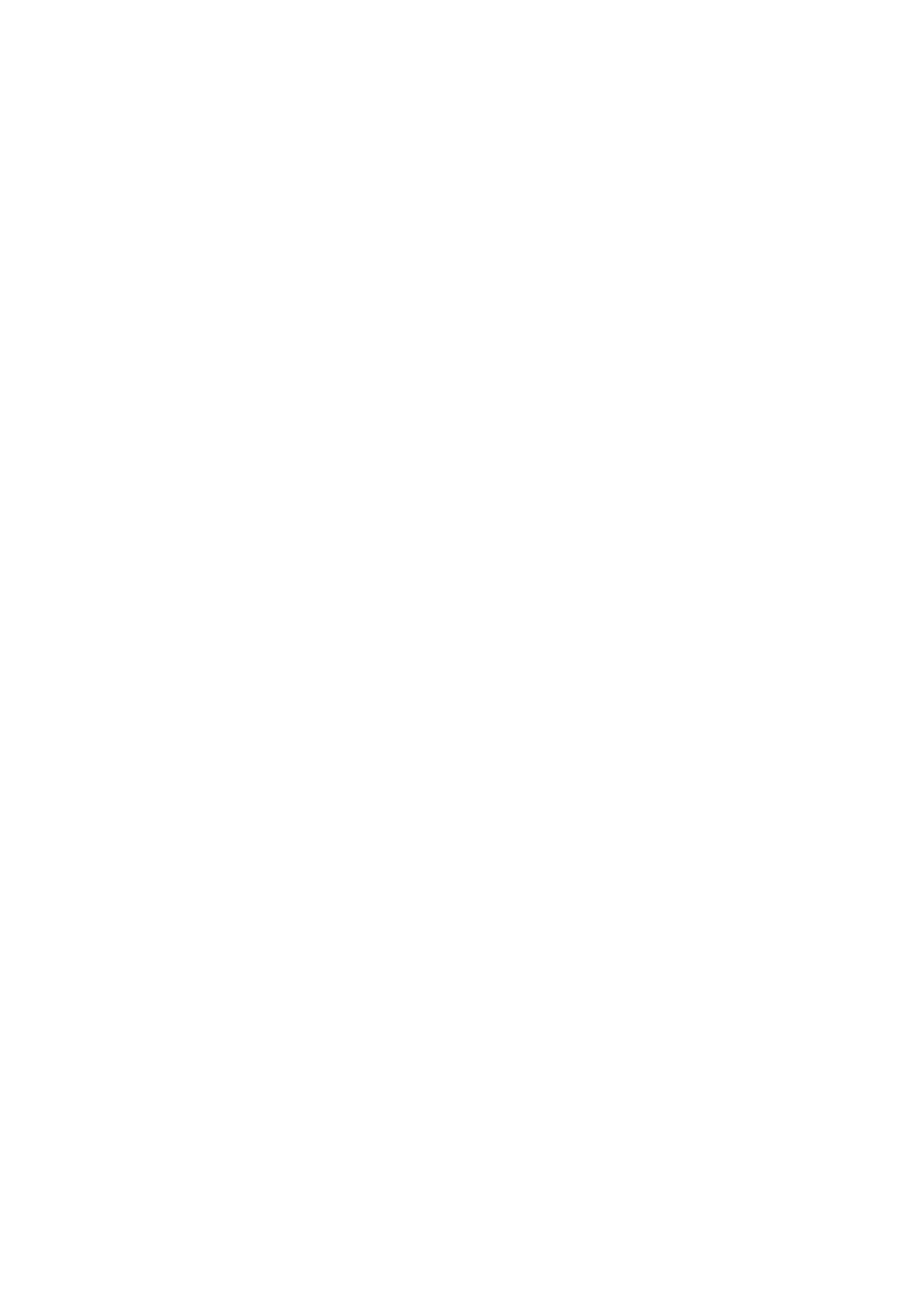# **CONTENTS**

# Page

| 1 |                |                                                                                                          |    |
|---|----------------|----------------------------------------------------------------------------------------------------------|----|
| 2 |                |                                                                                                          |    |
| 3 |                |                                                                                                          |    |
|   | 3.4            |                                                                                                          |    |
|   | 3.5            |                                                                                                          |    |
|   | 3.6            |                                                                                                          |    |
|   | 3.7            |                                                                                                          |    |
|   | 3.8            |                                                                                                          |    |
|   | 3.9            |                                                                                                          |    |
|   | 3.10           |                                                                                                          |    |
|   | References     |                                                                                                          | 11 |
|   |                |                                                                                                          | 11 |
|   |                | Appendix I – Influence of errors in digital 2048 kbit/s streams on the noise in voice-frequency mixed    | 14 |
|   | L1             |                                                                                                          | 14 |
|   | L <sub>2</sub> |                                                                                                          | 15 |
|   | I.3            |                                                                                                          | 18 |
|   |                |                                                                                                          | 19 |
|   |                |                                                                                                          | 19 |
|   |                | Appendix III – The effect of erros in 2048 kbit/s digital streams on appearance of impulse noise inmixed | 20 |

 $\rm i$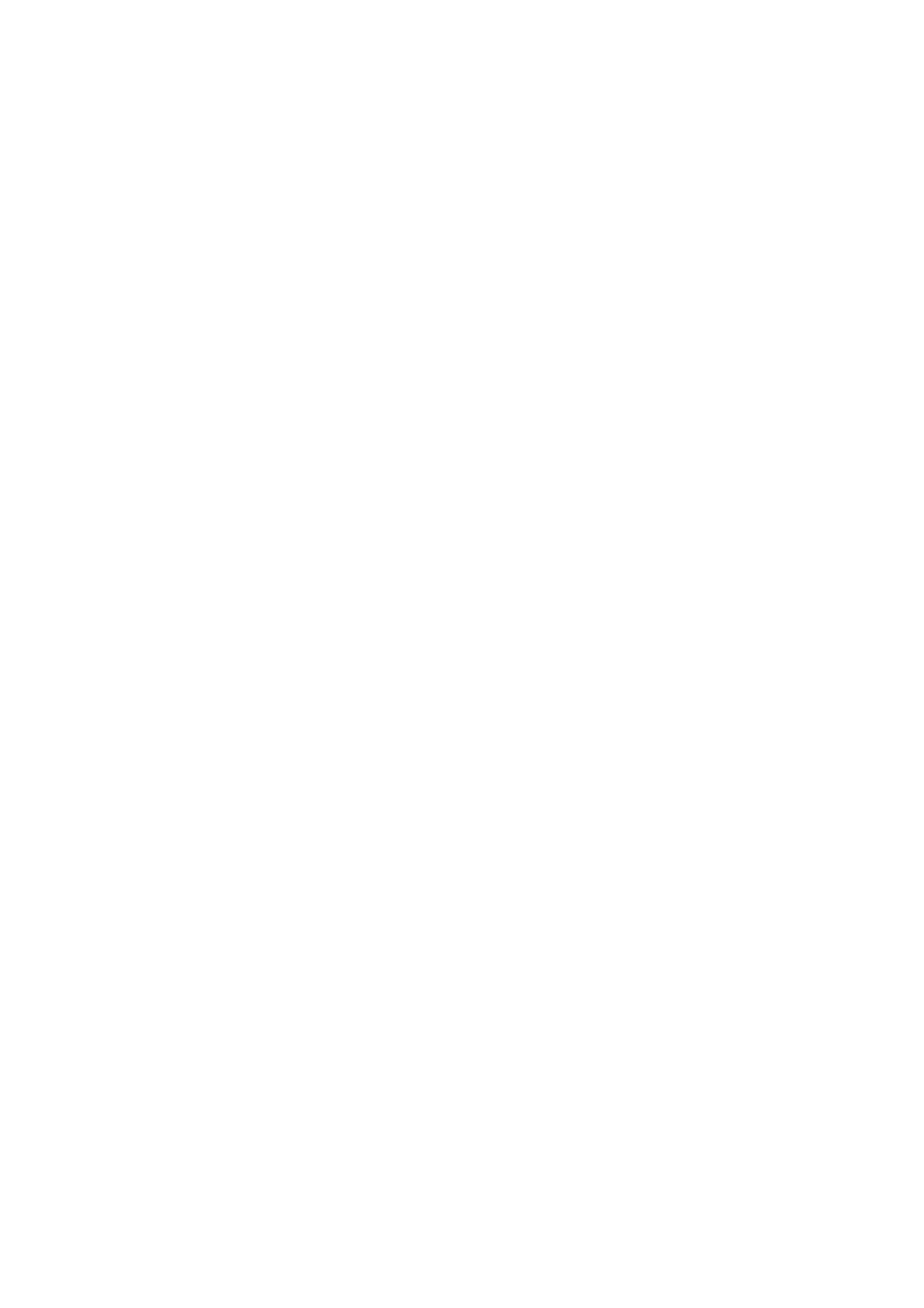# **PLANNING OF MIXED ANALOGUE-DIGITAL CIRCUITS (CHAINS, CONNECTIONS)**

*(Melbourne, 1988; amended at Helsinki, 1993)* 

(referred to in Series G Recommendations)

## **1 General**

In the period of transition from a fully analogue to a fully digital network, mixed analogue-digital circuits, chains and connections will take place on international and national networks for a fairly prolonged time.

The definition of notions of "mixed circuits, chains and connections" and examples of their possible structures are given in Annex A.

Structure of mixed circuits and moreover that of connections and chains, may be highly complex in comparison with circuits, chains and connections composed of transmission systems of one type (analogue or digital), that is, of homogeneous structure. The most favourable from the point of view of minimization of analogue-digital conversions is "overlay" strategy. Distortions and noise in mixed circuits to a great extent differ from those in circuits of the homogeneous structure, because in the case of mixed circuits distortions and noise typical for both analogue and digital transmission systems are combined taking into account the influence made on them by analogue-digital conversions. Measuring methods for distortions and noise in mixed circuits are of specific character as well. Factors mentioned above make the maintenance and operation of mixed circuits more complicated. Thus the task of developing planning rules for mixed circuits (chains, connections) becomes actual as well as studying the addition laws for distortions and noise.

# **2 Planning principles**

Taking into account the above-mentioned, one should be guided by the following principles while planning mixed circuits:

– The number of analogue-digital conversions in mixed circuits, chains and connections should be as minimal as possible.

 For the purposes of minimization of analogue-digital conversions in mixed circuits, chains, connections, "overlay" strategy serves in the best way in the period of transition to a digital network.

– Quality of transmission on mixed circuits (chains, connections) should not deteriorate as compared to quality adopted by CCITT for analogue circuits. The objectives recommended for analogue circuits as a rule are observed.

With this end in view when providing the mixed circuits (chains, connections), it is necessary to try to use the equipment of analogue and digital transmission systems, the distortion characteristics of which have some margin in relation to those ones which had been recommended by CCITT when designing this equipment based on the conditions of its application only in circuits of homogeneous structures. This primarily applies to such distortions as amplitude/frequency distortion, quantizing noise, non-linear distortions.

– For transmission planning to use the rating "Total distortion (noise)" which allows to define the permissible number of analogue-digital conversions at the specified length of an analogue portion of a mixed circuit or on the contrary, at the specified number of analogue-digital conversions to define the permissible length of an analogue portion of a mixed circuit.

 The procedure of using the rating "Total distortions (noise)" for planning the mixed circuits as well as the objectives for different parameters of mixed circuits are given below in clause 3.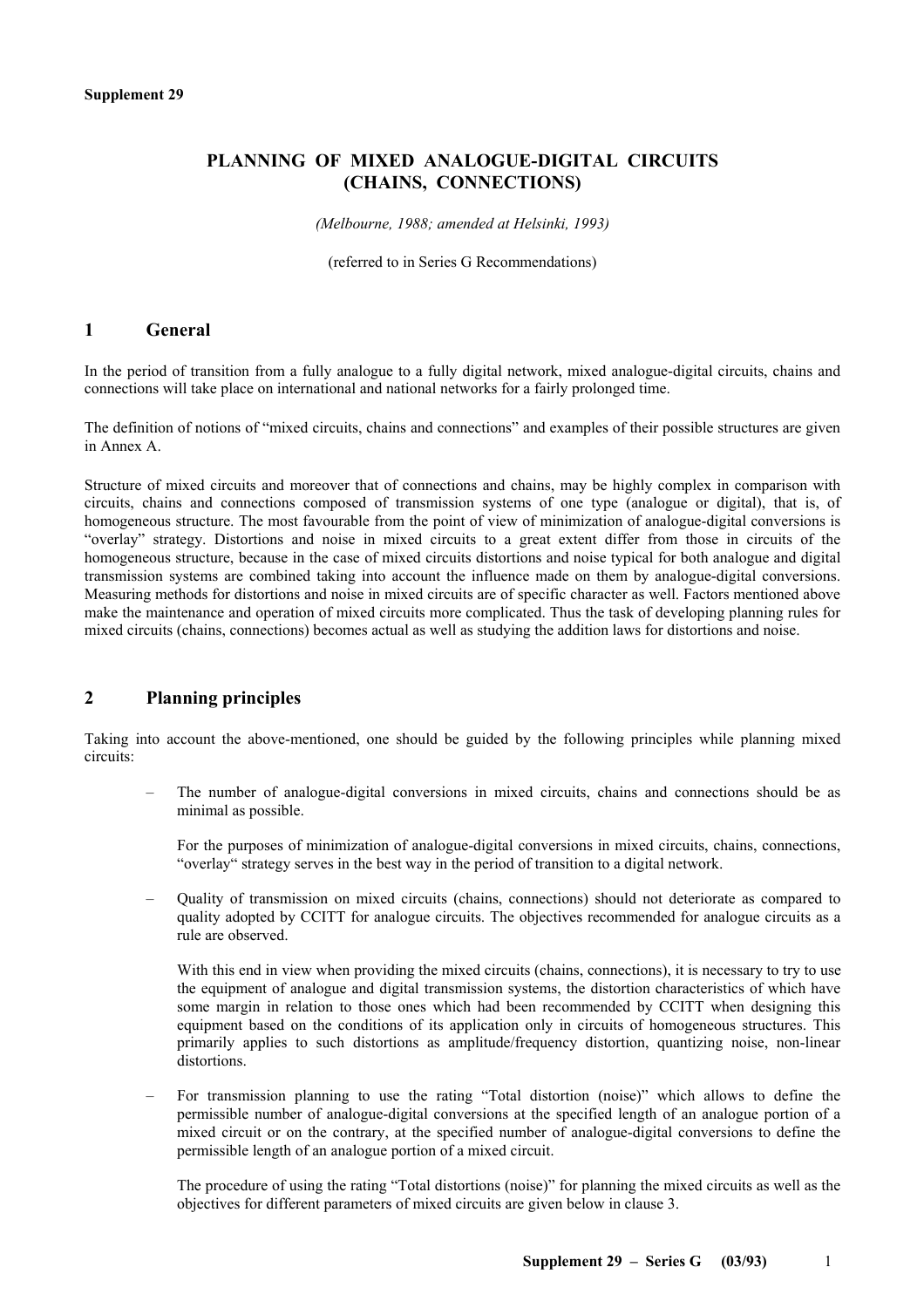# **3 Objectives for the mixed analogue/digital chain of 4-wire circuits**

**3.1** Objectives for some mixed circuit parameters are contained in a number of G-, Q-, and M-Series Recommendations. However, these objectives do not take due account of the addition laws for distortions based on the multitude of mixed circuit structures and specific features of the measuring methods involved.

Considering the importance of retaining the transmission quality during the transition period and attaching great importance to the standardization of mixed analogue/digital circuits the multitudinous types of which emerge while using various kinds of analogue-to-digital conversions, it is worthwhile to have objectives for mixed analogue/digital circuits and 4-wire chains including both analogue and digital circuits.

The present objectives related to mixed 4-wire chain of circuits and the analogue/digital mixed connections arc those with analogue telephone sets at both ends.

It is based on the existing Recommendations for FDM channel equipment G.232, for PCM channel equipment G.712, for analogue switching centres Q.45, Q.45 *bis*, for digital switching centres Q.551 to Q.554, and takes account of other existing Recommendations of G- and M-Series.

Later on in accordance with the study results the present objectives will have to be supplemented by objectives for mixed chain of circuits formed with the help of various methods of analogue-to-digital conversion such as transmultiplexers (see Recommendations G.793, G.794), modems (see Recommendations G.941, V.37), transcoders (see Recommendation G.761), group codecs (see Recommendation G.795), DCME, as well as connections with a digital telephone at one end and an analogue telephone at the other end.

**3.2** Objectives for the nominal value of the input/output impedance return loss, unbalance loss in respect of earth, nominal re levels can be found in Recommendations for switching equipment (see Q.45, Q.45 *bis*, Q.553), for FDM channel equipment (see G.232) and for PCM channel equipment (see G.712).

**3.3** Objective for variations of transmission loss with time, single tone interference, products of unwanted modulation, intelligible crosstalk can be found in Recommendation G.151.

NOTES

1 For mixed chains the stability conditions improve on the one hand because of the existence of digital sections which have a higher stability than analogue ones, but on the other hand in the mixed circuits there is no possibility of a transit automatic regulation of analogue sections which deteriorates the overall stability.

2 Measurement of signal-to-crosstalk ratio between circuits can be performed without feeding an auxiliary signal into a channel affected by crosstalk (unlike that provided for in the Recommendation G.712). This can be explained by the fact that in a mixed circuits, as a rule, an analogue circuit noise will be presented at the input of analogue/digital converters.

3 The level of the interference at the sampling frequency should not exceed the value of  $-50 + 10 \log n_2$  where  $n_2$  is the number of analogue/digital converters.

#### **3.4 Attenuation/frequency distortion**

Attenuation/frequency distortion for the whole 4-wire chain should not exceed the values given in Figure 1/G.132.

For mixed chains (without consideration or switching centre distortions) the accumulation law of attenuation/frequency distortions is expressed by the following formula:

$$
\Delta a = n_1 \overline{a}_{\text{FDM}} + \sum_{i=1}^{n_2} a_{i\text{PCM}} \pm \text{K} \sqrt{\sigma^2 \text{FDM} \cdot n_1}
$$
 (3-1)

where

 $n_1$  number of analogue sections;

 $n_2$  number or analogue/digital conversions;

 $\bar{a}_{\text{FDM}}$  average value (determined component) of attenuation/frequency distortions of the analogue sections;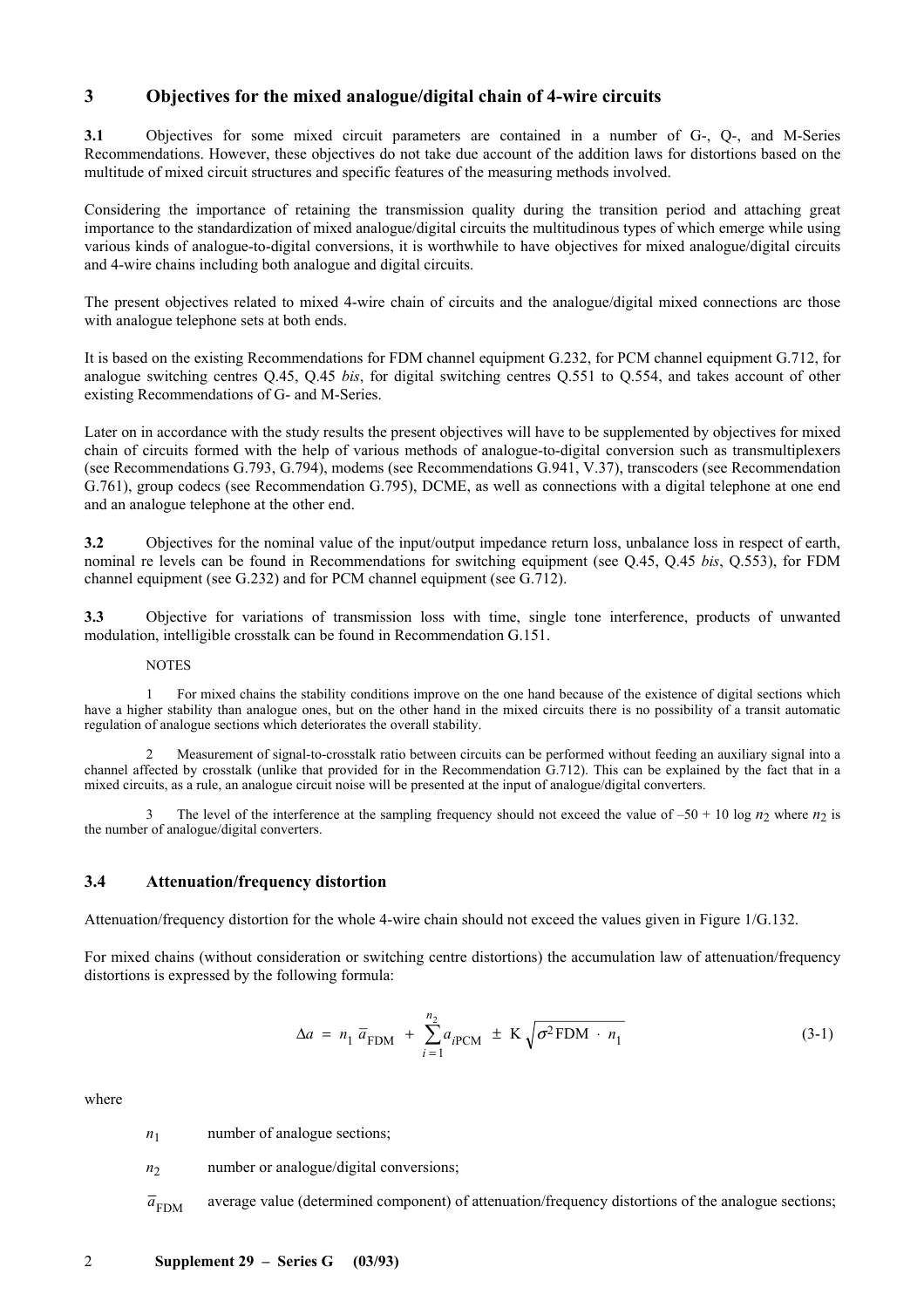- $\sigma_{\text{FDM}}$  r.m.s. deviation of attenuation/frequency distortions of analogue sections;
- *a*PCM attenuation/frequency characteristics of analogue/digital equipment;
- $K = 1, 2$  or 3 factor defining the probability or maximum/minimum value or attenuation/frequency distortions.

"K" is usually taken as equal to 3. The justification or the choice for  $K = 3$  depending on a given probability can be found in [1, 2].

NOTES

1 Attenuation/frequency characteristics or analogue/digital equipment or the same type are similar. That is why, if in a mixed/chain of circuits analogue/digital equipment or the same type is used, the sum formula [2, 3]

$$
\sum_{i=1}^{n_2} a_{i\text{PCM}}
$$

can be replaced by a product  $n_2$   $a_{\text{PCM}}$ .

2 The analogue-digital equipment distortion limits recommended in 1/G.712 and Figure 1/G.712 and the FDM-channel equipment distortion limits recommended in 1/G.232 and Figure 1/G.232 meet the limits indicated in Recommendation G.132 for mixed circuits in which the number of sections does not exceed 4.

When composing mixed chains with 2 greater number of sections, it is advisable to utilize modern channel equipment the attenuation/frequency distortions of which are considerably lower than those indicated in Recommendations G.232 and G.712.

3 Attenuation/frequency distortions are measured relative to a reference frequency of 1020 (1000) Hz.

4 See 3.4/Q.45 and Recommendation Q.553 to take account of the switching equipment distortions. Some additional information is to be found also in [4].

#### **3.5 Group delay distortions**

Group delay distortions should not exceed the values indicated in Recommendation G.133 for the 4-wire chain.

The law of imposition of group delay distortions is expressed by the following formula:

$$
\Delta_{\tau} = n_1 \tau_{\text{FDM}} + \sum_{i=1}^{n_2} \tau_{i\text{PCM}} \tag{3-2}
$$

where

 $n_1$  the number of analogue sections;

 $n_2$  the number of analogue/digital conversions.

**NOTES** 

1 If, in a mixed chain, analogue/digital equipment of the same type is used, then the sum

$$
\sum_{i=1}^{n_2} \tau_{i\text{PCM}}
$$

is substituted by a product  $n_2 \cdot \tau_{\text{PCM}}$ 

2 It is expected that the group delay distortion in mixed chains will be less than that of a fully analogue link of any combination of analogue and digital sections. But nevertheless the characteristics of distortion (symmetry) can change considerably. This should be taken into account when transmitting data on mixed circuits containing group delay equalizers.

Group delay distortions art measured with reference – to a frequency situated at the lower band end of the analogue channel, i.e. 190-200 Hz.

4 Switching centre distortions are negligible and can be ignored.

#### **3.6 Non-linear distortions**

The existing Recommendations for analogue circuits (see 2.11/M.1020), for switching equipment (see 6.1/Q.45) and Recommendation G.712 for analogue/digital equipment contain different specifications for non-linear distortions, the methods of their measurement differ too. The Recommendations for digital centres (Q.551 to Q.554) do not contain specifications for non-linear distortions.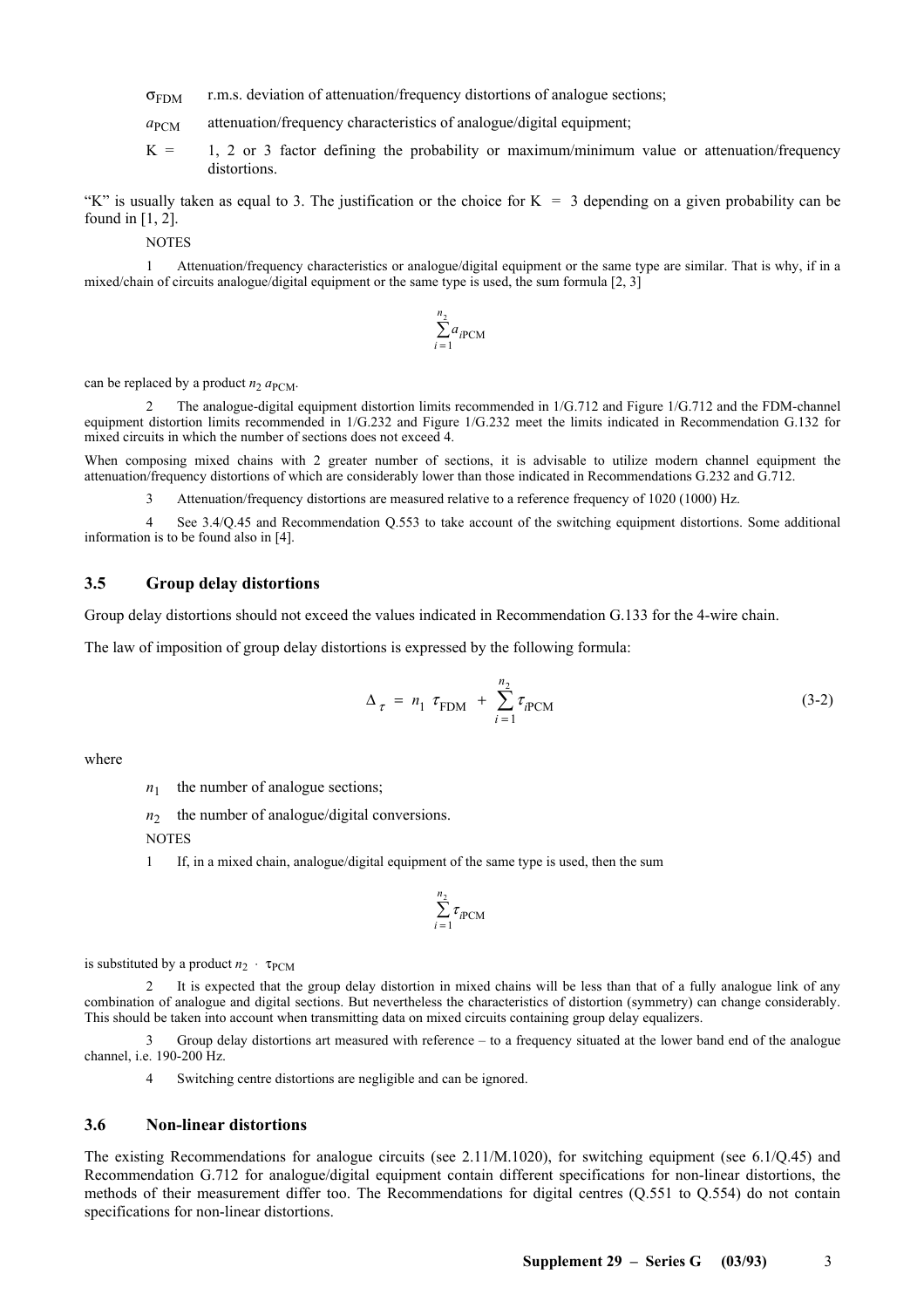At present it is not possible to recommend permissible values of non-linear distortions and a method for measuring mixed chains of circuits. This question needs to be studied.

#### **3.7 Noise (total distortion)**

The notion of noise in mixed circuits due to analogue-to-digital conversions producing quantization distortions which accompany the signal has lost its initial meaning and therefore instead of the term "noise" applicable to mixed circuits the term "total distortions" is very often used. This is stipulated by the fact that the measurement of quantization distortions (Recommendation Q.132) includes part of non-linear distortions and single-frequency interferences.

Total distortions in mixed circuits include analogue section noise which depends on the length of the sections in case of terrestrial transmission systems and the quantization distortions which are determined by the number and type of analogue-to-digital conversions and noise due to digital errors in the digital section which depends on the average bit error ratio.

The addition law of total distortions is expressed by the following formula:

$$
P_{\Sigma} = 10 \lg (10^{-9} \text{ W}_{\text{FDH}} + \text{W}_{\text{q}} \cdot \text{m} + \text{W}_{\text{e}}) \text{ (dBm0p)}
$$

where:

 $W<sub>FDM</sub>$  is the psophometric noise power of analogue sections (pW0p);

- $W_{\text{FDM}} = W_0L$ ; W<sub>0</sub> is expressed at km  $\frac{\text{pW0p}}{\text{pW0p}}$ , L in km.
- W<sub>q</sub> is the psophometric quantization distortion power of one 8 bit analogue-to-digital conversion (mW0p) when total distortion is measured with test signal:

$$
W_q = 10^{0.1} [S - (S/N)] (mW0p)
$$

S is the test signal level of the frequency 1000 Hz (dBm0). To eliminate non-linear distortion the value of S should be no more than  $-10$  dbm0 (S/N) signal-to-quantization distortion ratio.

When distortions are measured without test signal that:

- W<sub>q</sub> is the unloaded codec noise power (idle circuit noise) according to Recommendation G.712;
- m total number of Quantization Distortion Units (qdu's) according to Recommendation G.113;
- W<sub>e</sub> psophometric noise power due to digital errors in the 2048 kbit/s stream with frame structure according to Recommendation G.732 (mW0p):

$$
W_e = 10^{0.1P_e}
$$

Pe noise power level due to digital errors is determined in Appendix I.

The permissible value of  $P_{\Sigma}$  is determined from the necessity of providing the same transmission quality over mixed analogue/digital circuits as over the FDM circuits. This means that in case of the equal lengths of a Mixed analogue/digital circuit and an FDM circuit the permissible level of total distortions  $P_{\Sigma}$  should not exceed the noise level in the FDM circuit. And in addition to these effects of influence of quantization distortion, caused by codecs, on the transmitted signal should be taken into account. Table II.1 gives the dependence of speech level-to-white noise level ratio on the number of codecs obtained on the basis of MOS-equivalent method. Based on this dependence, the Table 1 shows level values of total distortion  $P_{\Sigma}$  in a mixed circuit for various numbers of codecs and various lengths of the analogue part. Taking the value of  $P_{\Sigma}$  as being equal to the value of noise in the FDM circuit which corresponds to the length of a mixed analogue/digital circuit one can determine the permissible number of codecs in a mixed circuit in case of the specified length of the analogue part, or vice-versa, in case of the specified number of codecs one can determine the permissible length of the analogue part. The equivalent noise curves which are built based on the data from Table are given in Figure 1. It follows from this Figure for instance that if the total length of a mixed circuit is 20 000 km (curve 1) and length of the analogue part is 5000 km, then not more than 11 analogue/digital conversion of 8 bit PCM (11 qdu) are permissible.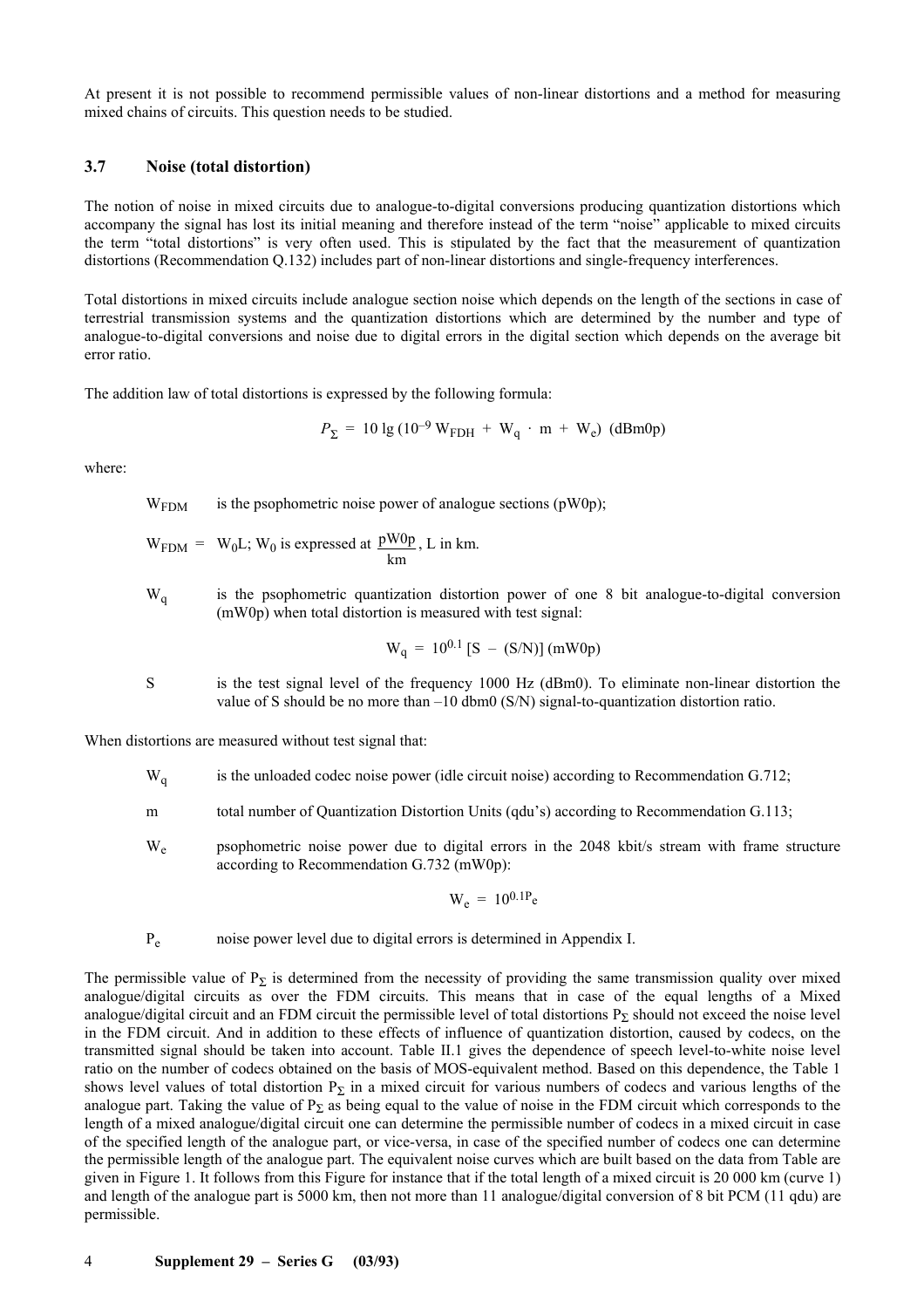| TABLE |  |  |  |  |
|-------|--|--|--|--|
|-------|--|--|--|--|

|                  |                |         |                | qdu     |         |         |         |         |         |         |         |         |         |         |         |
|------------------|----------------|---------|----------------|---------|---------|---------|---------|---------|---------|---------|---------|---------|---------|---------|---------|
| L km             | $\mathbf{0}$   |         | $\overline{2}$ | 3       | 4       | 5       | 6       | $\tau$  | 8       | 9       | 10      | 11      | 12      | 13      | 14      |
| $\bf{0}$         | $\overline{0}$ | $-76.8$ | $-66.6$        | $-61.0$ | $-56.7$ | $-53.6$ | $-50.8$ | $-48.5$ | $-46.5$ | $-44.8$ | $-43.4$ | $-42.0$ | $-40.9$ | $-39.7$ | $-38.6$ |
| 320              | $-55$          | $-55$   | $-54.7$        | $-54$   | $-52.8$ | $-51.2$ | $-49.4$ | $-47.6$ | $-45.9$ | $-44.4$ | $-43.2$ | $-41.8$ | $-40.8$ | $-39.6$ | $-38.6$ |
| 321<br>640       | $-53$          | $-53$   | $-52.8$        | $-52.3$ | $-51.5$ | $-50.3$ | $-48.7$ | $-47.2$ | $-45.6$ | $-44.2$ | $-43$   | $-41.7$ | $-40.7$ | $-39.5$ | $-38.5$ |
| 641<br>1600      | $-51$          | $-51$   | $-50.9$        | $-50.6$ | $-50$   | $-49.1$ | $-47.9$ | $-46.5$ | $-45.1$ | $-43.9$ | $-42.8$ | $-41.5$ | $-40.5$ | $-39.4$ | $-38.4$ |
| 1601<br>2500     | $-49$          | $-49$   | $-48.9$        | $-48.7$ | $-48.3$ | $-47.7$ | $-46.8$ | $-45.7$ | $-44.6$ | $-43.4$ | $-42.4$ | $-41.2$ | $-40.3$ | $-39.2$ | $-38.1$ |
| 2501<br>5000     | $-46$          | $-46$   | $-46$          | $-45.9$ | $-45.6$ | $-45.3$ | $-44.8$ | $-44.1$ | $-43.2$ | $-42.3$ | $-41.5$ | $-40.6$ | $-39.7$ | $-38.8$ | $-37.9$ |
| 5001<br>10 000   | $-43$          | $-43$   | $-43$          | $-43$   | $-42.9$ | $-42.6$ | $-42.3$ | $-41.9$ | $-41.4$ | $-40.8$ | $-40.2$ | $-39.5$ | $-38.9$ | $-38.1$ | $-37.2$ |
| 10 001<br>20 000 | $-40$          | $-40$   | $-40$          | $-40$   | $-39.9$ | $-39.8$ | $-39.7$ | $-39.4$ | $-39.1$ | $-38.7$ | $-38.4$ | $-37.9$ | $-37.4$ | $-36.8$ | $-36.9$ |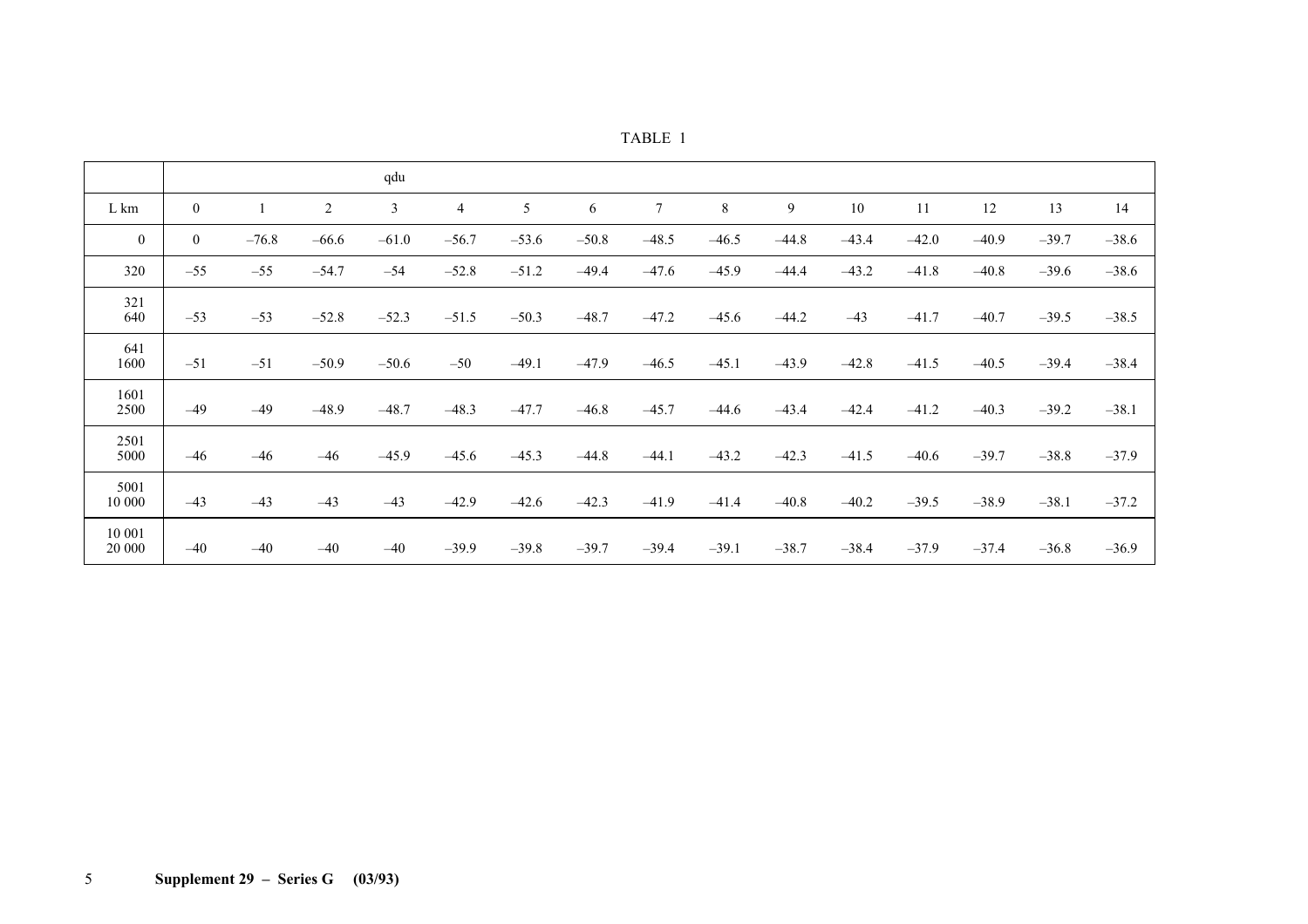

FIGURE 1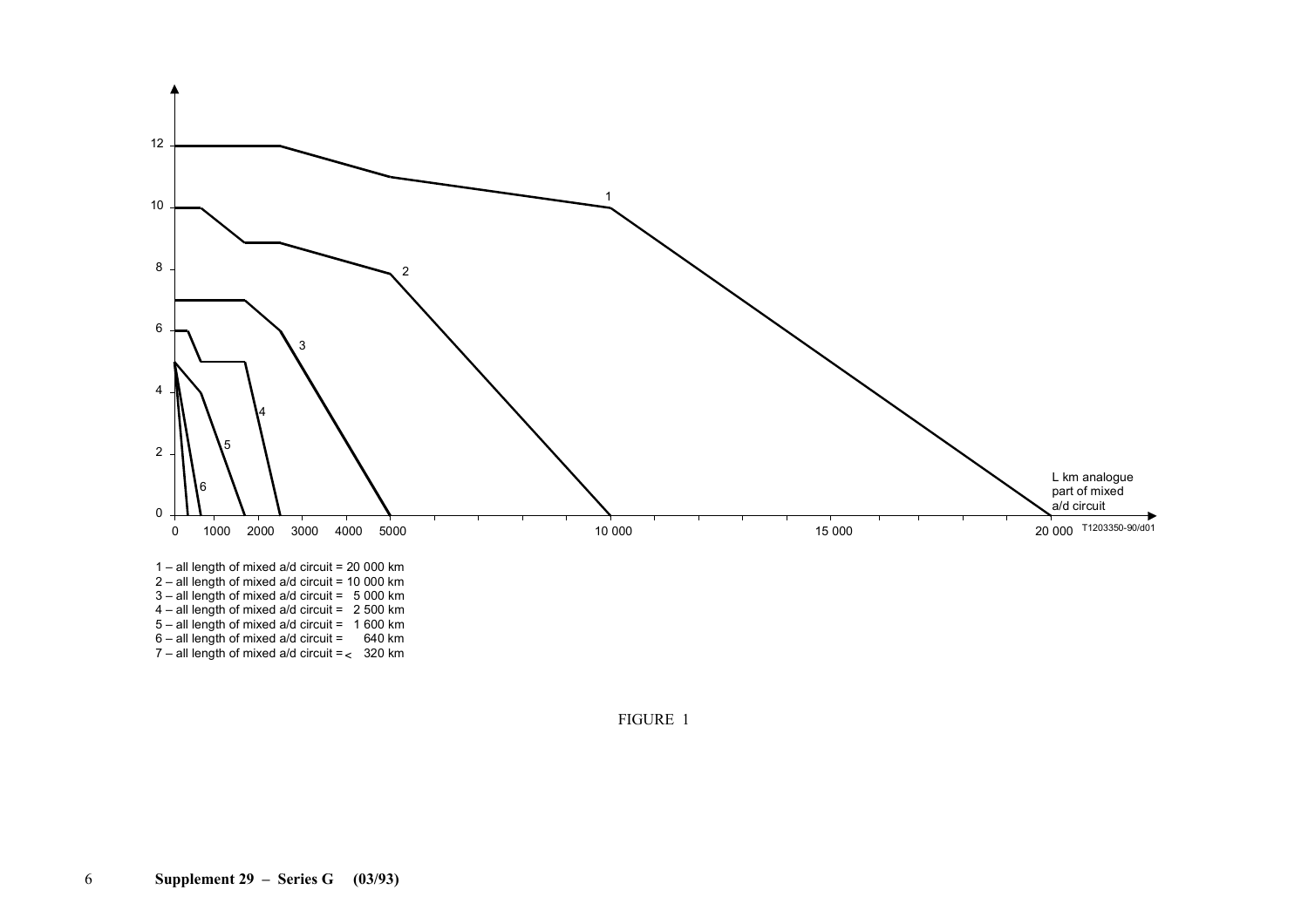The value of total distortion for non speech transmission for various length analogue part, various numbers of qdu's and various numbers of BER are available in Tables 2, 3, 4.

If BER at each digital part is better than  $10^{-6}$  (with the bit rate of 2048 kbit/s) the component W<sub>e</sub> can be omitted.

**NOTES** 

1 For a satellite part the terrestrial lengths is taken to be equal to 2500 km.

2 In determining total distortions additional noise should be taken into consideration which can be caused by deviation in transmission level and impedance from nominal values. The limit values are given in [5].

# **3.8 Impulse noise**

The impulse noise is specified for analogue circuits used for data transmission (see Recommendations M.1020, M.1025) and for switching equipment (see 5.2/Q.45 and Recommendation Q.553). For voice-frequency PCM transmission system, the impulse noise is not specified because it is supposed that it should not be there at all.

In practice it has been noticed however that with accumulation of errors in digital streams the impulse noise can appear in a voice-frequency circuit which leads to interference in data transmission.

Table III-1 shows the dependence of the number of impulse noise having duration of more than 30 ms in a PCM voicefrequency circuit with the analysis threshold of –21 dBm0 during 15 minute measuring intervals on an average bit error rate and the number of packetized errors in a 2048 kbit/s stream.

It could be seen, that in the case if an average bit error rate at each digital section is less than  $10^{-6}$  the objective of Recommendations M.1020 and M.1025 is not exceeded, and thus the influence of a digital section within a voicefrequency mixed chain of circuits could be neglected.

Additional information can be found in [6].

# **3.9 Short-time interruptions, phase jitter, amplitude and phase hits**

These parameters strongly influence data transmission. For analogue circuits they are specified in Recommendations M.1020, M.1060 and M.910. For voice-frequency circuits set up on PCM systems. objectives are not available. It can be tentatively presumed that in mixed chains of circuits the presence of digital sections does not have a considerable effect. However, the question needs to be studied.

# **3.10 Error performance**

Further study.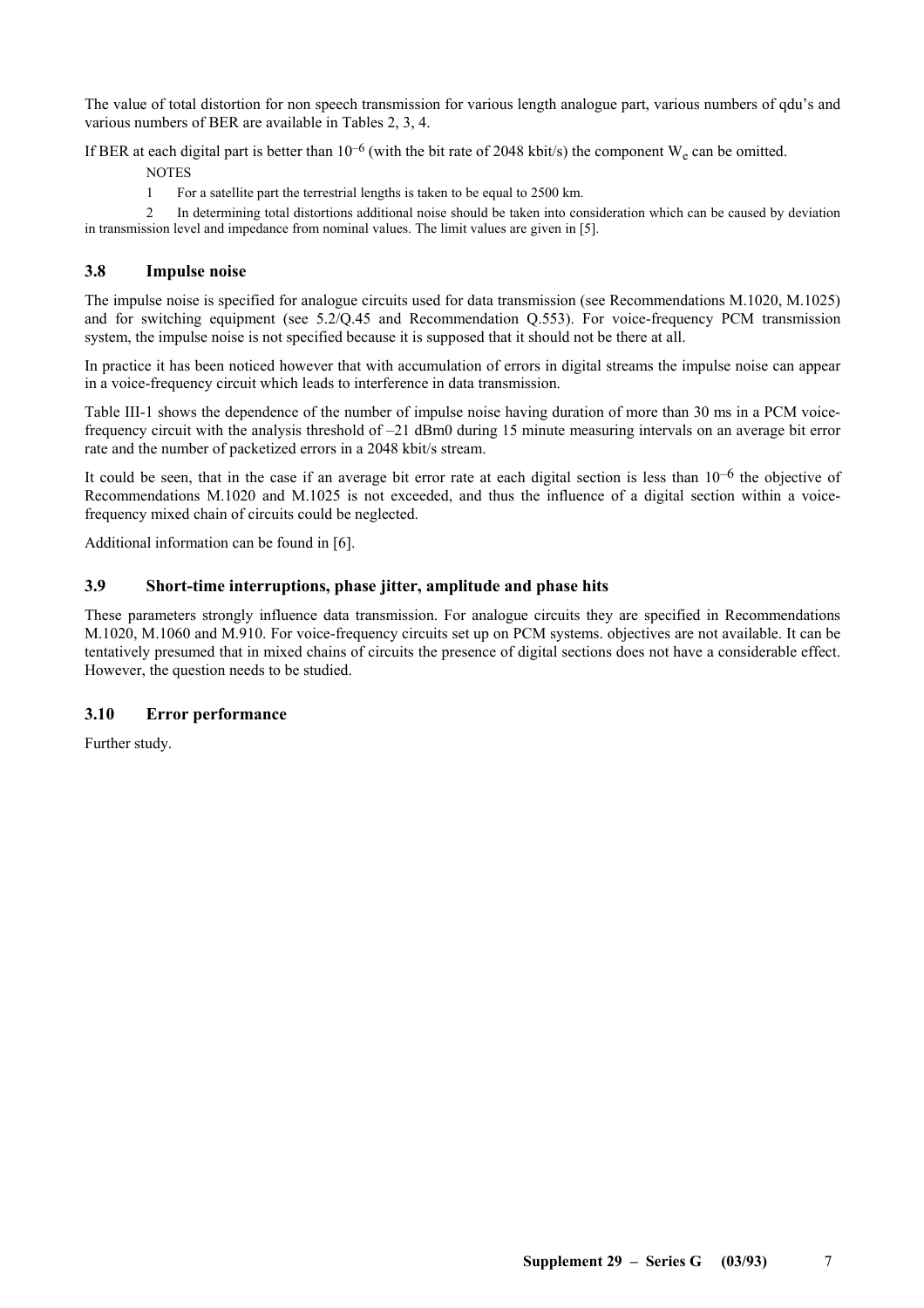#### TABLE 2

**Total distortion level in mixed circuit with test signal (dBm0p) – Test signal: 1000 Hz; –10 dBm0** 

|          | $<$ 320 km<br>321 to 640 km |                |           |           |                | 641 to 1600 km                                     |           |           | 1601 to 2500 km                                                                                                                                                                |           |           |           | 2501 to 5000 km |           |           |           | 5001 to 10 000 km |           |           |           | 10 001 to 20 000 km |           |           |           |                |           |           |           |
|----------|-----------------------------|----------------|-----------|-----------|----------------|----------------------------------------------------|-----------|-----------|--------------------------------------------------------------------------------------------------------------------------------------------------------------------------------|-----------|-----------|-----------|-----------------|-----------|-----------|-----------|-------------------|-----------|-----------|-----------|---------------------|-----------|-----------|-----------|----------------|-----------|-----------|-----------|
| qdu      | $10^{-\infty}$              | $10^{-5}$      | $10^{-4}$ | $10^{-3}$ | $10^{-\infty}$ | $BER = BER = BER = BER = BER = BER =$<br>$10^{-5}$ | $10^{-4}$ | $10^{-3}$ | BER = BER = BER = BER = BER = BER = BER = BER = BER = BER = BER = BER = BER = BER = BER = BER = BER = BER = BER = BER = BER = BER = BER = BER = BER = BER = <br>$10^{-\infty}$ | $10^{-5}$ | $10^{-4}$ | $10^{-3}$ | $10^{-\infty}$  | $10^{-5}$ | $10^{-4}$ | $10^{-3}$ | $10^{-\infty}$    | $10^{-5}$ | $10^{-4}$ | $10^{-3}$ | $10^{-\infty}$      | $10^{-5}$ | $10^{-4}$ | $10^{-3}$ | $10^{-\infty}$ | $10^{-5}$ | $10^{-4}$ | $10^{-3}$ |
| $\Omega$ |                             | $-55$<br>$-53$ |           |           |                |                                                    | $-51$     |           |                                                                                                                                                                                |           |           | $-49$     |                 |           | $-46$     |           |                   |           | $-43$     |           |                     |           |           | $-40$     |                |           |           |           |
| 0.5      | $-45$                       | $-44$          | $-40$     | $-32$     | $-4.5$         | $-44$                                              | $-40$     | $-32$     | $-44$                                                                                                                                                                          | $-43$     | $-40$     | $-32$     | $-44$           | $-43$     | $-40$     | $-32$     | $-43$             | $-42.5$   | $-40$     | $-32$     | $-41$               | $-41$     | $-39$     | $-32$     | $-39$          | $-38$     | $-37$     | $-32$     |
|          | $-43$                       | $-42.5$        | $-40$     | $-32$     | $-43$          | $-42.5$                                            | $-40$     | $-32$     | $-42$                                                                                                                                                                          | $-42$     | $-40$     | $-32$     | $-42$           | $-42$     | $-39$     | $-32$     | $-41$             | $-41$     | $-39$     | $-40$     | $-40$               | $-40$     | $-38$     | $-32$     | $-32$          | $-38$     | $-37$     | $-31$     |
|          | $-40$                       | $-40$          | $-38$     | $-32$     | $-40$          | $-40$                                              | $-38$     | $-32$     | $-40$                                                                                                                                                                          | $-40$     | $-38$     | $-32$     | $-39$           | $-39$     | $-37$     | $-32$     | $-39$             | $-38$     | $-37$     | $-31.5$   | $-38$               | $-38$     | $-37$     | $-31$     | $-37$          | $-37$     | $-36$     | $-31$     |
|          | $-38$                       | $-38$          | $-37$     | $-31$     | $-38$          | $-38$                                              | $-37$     | $-31$     | $-38$                                                                                                                                                                          | $-38$     | $-37$     | $-31$     | $-38$           | $-38$     | $-37$     | $-31$     | $-38$             | $-38$     | $-37$     | $-31$     | $-37$               | $-37$     | $-36$     | $-31$     | $-36$          | $-36$     | $-35$     | $-31$     |
| 3.5      | $-37$                       | $-37$          | $-36$     | $-31$     | $-37$          | $-37$                                              | $-36$     | $-31$     | $-37$                                                                                                                                                                          | $-37$     | $-36$     | $-31$     | $-37$           | $-37$     | $-36$     | $-31$     | $-37$             | $-37$     | $-36$     | $-31$     | $-36$               | $-36$     | $-35$     | $-31$     | $-36$          | $-36$     | $-35$     | $-31$     |
|          | $-37$                       | $-37$          | $-36$     | $-31$     | $-37$          | $-37$                                              | $-36$     | $-31$     | $-37$                                                                                                                                                                          | $-37$     | $-36$     | $-31$     | $-37$           | $-37$     | $-36$     | $-31$     | $-36$             | $-36$     | $-35$     | $-31$     | $-36$               | $-36$     | $-35$     | $-31$     | $-35$          | $-35$     | $-34$     | $-30.5$   |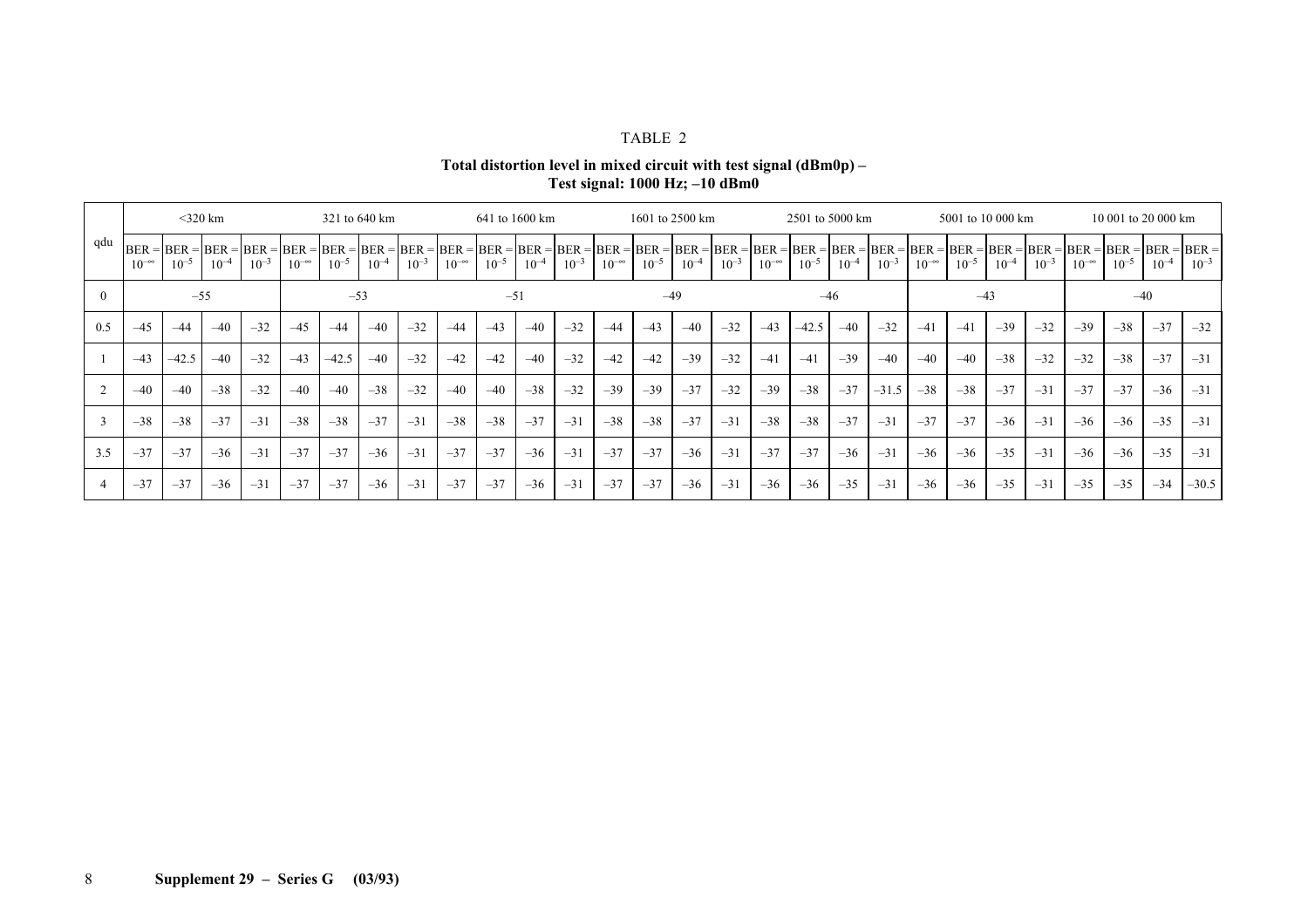#### TABLE 3

**Total distortion level in mixed circuit with test signal (dBm0p) Test signal: 1000 Hz; –25 dBm** 

|     |                | $<$ 320 km<br>321 a 640 km |           |           |                |           | 641 a 1600 km |           |                                                                                                                                                                                                                                                 |           | 1601 a 2500 km |           |                | 2501 a 5000 km |           |           | 5001 a 10 000 km |           |           |           | 10 001 a 20 000 km |           |            |           |                |           |           |           |
|-----|----------------|----------------------------|-----------|-----------|----------------|-----------|---------------|-----------|-------------------------------------------------------------------------------------------------------------------------------------------------------------------------------------------------------------------------------------------------|-----------|----------------|-----------|----------------|----------------|-----------|-----------|------------------|-----------|-----------|-----------|--------------------|-----------|------------|-----------|----------------|-----------|-----------|-----------|
| qdu | $10^{-\infty}$ | $10^{-5}$                  | $10^{-4}$ | $10^{-3}$ | $10^{-\infty}$ | $10^{-5}$ | $10^{-4}$     | $10^{-3}$ | BER = BER = BER = BER = BER = BER = BER = BER = BER = BER = BER = BER = BER = BER = BER = BER = BER = BER = BER = BER = BER = BER = BER = BER = BER = BER = BER = BER = BER = BER = BER = BER = BER = BER = BER = BER = BER =<br>$10^{-\infty}$ | $10^{-5}$ | $10^{-4}$      | $10^{-3}$ | $10^{-\infty}$ | $10^{-5}$      | $10^{-4}$ | $10^{-3}$ | $10^{-\infty}$   | $10^{-5}$ | $10^{-4}$ | $10^{-3}$ | $10^{-\infty}$     | $10^{-5}$ | $10^{-4}$  | $10^{-3}$ | $10^{-\infty}$ | $10^{-5}$ | $10^{-4}$ | $10^{-3}$ |
|     |                | $-55$<br>$-53$             |           |           |                |           | $-51$         |           |                                                                                                                                                                                                                                                 |           |                | $-49$     |                |                |           | $-46$     |                  |           | $-43$     |           |                    |           |            | $-40$     |                |           |           |           |
| 0.5 | $-54$          | $-52$                      | $-45.5$   | $-33$     | $-52$          | $-49.5$   | $-45$         | $-33$     | $-51$                                                                                                                                                                                                                                           | $-50$     | $-48$          | $-33$     | $-49$          | $-48$          | $-44$     | $-33$     | $-46$            | $-46$     | $-43$     | $-33$     | $-43$              | $-43$     | $-4^\circ$ | $-33$     | $-40$          | $-40$     | $-39$     | $-32$     |
|     | $-53$          | $-51$                      | $-45$     | $-33$     | $-52$          | $-49.5$   | $-45$         | $-33$     | $-50$                                                                                                                                                                                                                                           | $-49$     | $-44.5$        | $-33$     | $-48$          | $-47$          | $-44$     | $-33$     | $-46$            | $-46$     | $-43$     | $-33$     | $-43$              | $-43$     | $-4^\circ$ | $-33$     | $-40$          | $-40$     | $-39$     | $-32$     |
|     | $-52$          | $-49.5$                    | $-45$     | $-33$     | $-51$          | $-50$     | $-45$         | $-33$     | $-50$                                                                                                                                                                                                                                           | $-49$     | $-44.5$        | $-33$     | $-48$          | $-47$          | $-44$     | $-33$     | $-45$            | $-45$     | $-42.5$   | $-33$     | $-43$              | $-43$     | $-4^\circ$ | $-33$     | $-40$          | $-40$     | $-39$     | $-32$     |
| 3   | $-51$          | $-50$                      | $-45$     | $-33$     | $-50$          | $-49$     | $-44.5$       | $-33$     | $-49$                                                                                                                                                                                                                                           | $-48$     | $-44$          | $-33$     | $-48$          | $-47$          | $-44$     | $-33$     | $-45$            | $-45$     | $-42.5$   | $-33$     | $-43$              | $-43$     | $-4^\circ$ | $-33$     | $-40$          | $-40$     | $-39$     | $-32$     |
| 3.5 | $-51$          | $-50$                      | $-45$     | $-33$     | $-50$          | $-49$     | $-44.5$       | $-33$     | $-49$                                                                                                                                                                                                                                           | $-48$     | $-44$          | $-33$     | $-47$          | $-46.5$        | $-43.5$   | $-33$     | $-45$            | $-45$     | $-42.5$   | $-33$     | $-43$              | $-43$     | $-4^\circ$ | $-33$     | $-40$          | $-40$     | $-39$     | $-32$     |
|     | $-50$          | $-49$                      | $-44.5$   | $-33$     | $-49$          | $-48$     | $-44$         | $-33$     | $-48$                                                                                                                                                                                                                                           | $-47$     | $-44$          | $-33$     | $-47$          | $-46.5$        | $-43.5$   | $-33$     | $-45$            | $-45$     | $-42.5$   | $-33$     | $-42$              | $-42$     | $-40.5$    | $-33$     | $-40$          | $-40$     | $-39$     | $-32$     |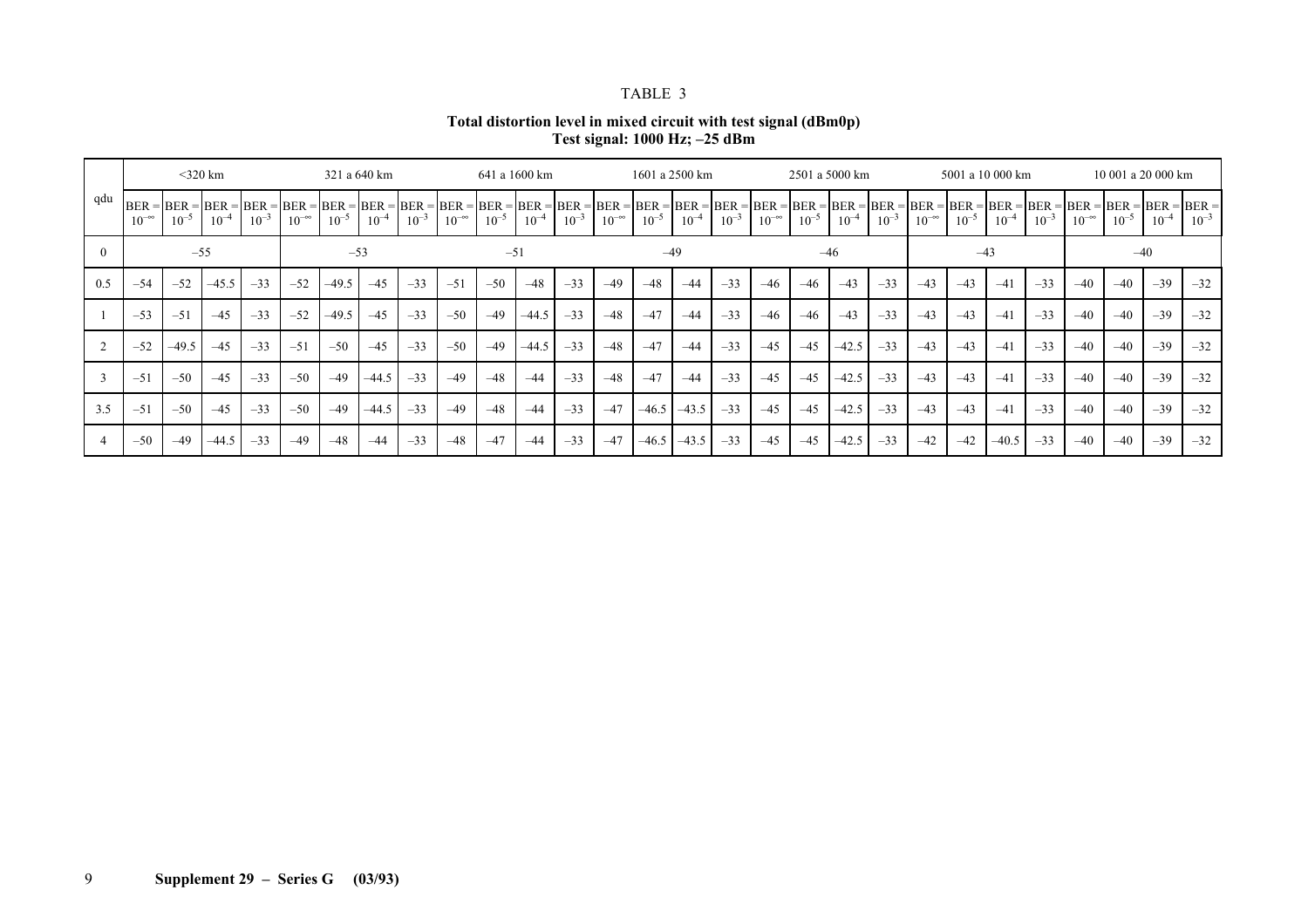| <b>TABLE</b> |  |
|--------------|--|
|--------------|--|

| Total distortion level in mixed idle circuits (dBm0p) |  |
|-------------------------------------------------------|--|
|-------------------------------------------------------|--|

|     | $<$ 320 km<br>321 to 640 km |           |           |           |                |           | 641 to 1600 km |           |                                                                                                                                                                                                                                                 |           |           | 1601 to 2500 km |                |           |           | 2501 to 5000 km |                |           | 5001 to 10 000 km |           |                |           | 10 001 to 20 000 km |           |                |           |           |           |
|-----|-----------------------------|-----------|-----------|-----------|----------------|-----------|----------------|-----------|-------------------------------------------------------------------------------------------------------------------------------------------------------------------------------------------------------------------------------------------------|-----------|-----------|-----------------|----------------|-----------|-----------|-----------------|----------------|-----------|-------------------|-----------|----------------|-----------|---------------------|-----------|----------------|-----------|-----------|-----------|
| qdu | $10^{-\infty}$              | $10^{-5}$ | $10^{-4}$ | $10^{-3}$ | $10^{-\infty}$ | $10^{-5}$ | $10^{-4}$      | $10^{-3}$ | BER = BER = BER = BER = BER = BER = BER = BER = BER = BER = BER = BER = BER = BER = BER = BER = BER = BER = BER = BER = BER = BER = BER = BER = BER = BER = BER = BER = BER = BER = BER = BER = BER = BER = BER = BER = BER =<br>$10^{-\infty}$ | $10^{-5}$ | $10^{-4}$ | $10^{-3}$       | $10^{-\infty}$ | $10^{-5}$ | $10^{-4}$ | $10^{-3}$       | $10^{-\infty}$ | $10^{-5}$ | $10^{-4}$         | $10^{-3}$ | $10^{-\infty}$ | $10^{-5}$ | $10^{-4}$           | $10^{-3}$ | $10^{-\infty}$ | $10^{-5}$ | $10^{-4}$ | $10^{-3}$ |
|     | $-53$<br>$-55$              |           |           |           |                | $-51$     |                |           |                                                                                                                                                                                                                                                 |           | $-49$     |                 |                |           | $-46$     |                 |                | $-43$     |                   |           |                |           | $-40$               |           |                |           |           |           |
| 0.5 | $-55$                       | $-51$     | $-46$     | $-32$     | $-53$          | $-50$     | $-46$          | $-32$     | $-51$                                                                                                                                                                                                                                           | $-49$     | $-4.5$    | $-32$           | $-49$          | $-47$     | $-45$     | $-32$           | $-46$          | $-45$     | $-43$             | $-32$     | $-43$          | $-43$     | $-41$               | $-32$     | $-40$          | $-40$     | $-39$     | $-32$     |
|     | $-55$                       | $-51$     | $-46$     | $-32$     | $-53$          | $-50$     | $-46$          | $-32$     | $-51$                                                                                                                                                                                                                                           | $-49$     | $-4.5$    | $-32$           | $-49$          | $-47$     | $-45$     | $-32$           | $-46$          | $-4.5$    | $-43$             | $-32$     | $-43$          | $-43$     | $-41$               | $-32$     | $-40$          | $-40$     | $-39$     | $-32$     |
|     | $-55$                       | $-51$     | $-46$     | $-32$     | $-53$          | $-50$     | $-46$          | $-32$     | $-51$                                                                                                                                                                                                                                           | $-49$     | $-4.5$    | $-32$           | $-49$          | $-47$     | $-45$     | $-32$           | $-46$          | $-45$     | $-43$             | $-32$     | $-43$          | $-43$     | $-41$               | $-32$     | $-40$          | $-40$     | $-39$     | $-32$     |
| 3   | $-55$                       | $-51$     | $-46$     | $-32$     | $-53$          | $-50$     | $-46$          | $-32$     | $-51$                                                                                                                                                                                                                                           | $-49$     | $-45$     | $-32$           | $-49$          | $-47$     | $-45$     | $-32$           | $-46$          | $-45$     | $-43$             | $-32$     | $-43$          | $-43$     | $-41$               | $-32$     | $-40$          | $-40$     | $-39$     | $-32$     |
| 3.5 | $-55$                       | $-51$     | $-46$     | $-32$     | $-53$          | $-50$     | $-46$          | $-32$     | $-51$                                                                                                                                                                                                                                           | $-49$     | $-45$     | $-32$           | $-49$          | $-47$     | $-45$     | $-32$           | $-46$          | $-45$     | $-43$             | $-32$     | $-43$          | $-43$     | $-41$               | $-32$     | $-40$          | $-40$     | $-39$     | $-32$     |
|     | $-54$                       | $-50$     | $-46$     | $-32$     | $-52$          | $-49$     | $-45$          | $-32$     | $-51$                                                                                                                                                                                                                                           | $-49$     | $-45$     | $-32$           | $-49$          | $-47$     | $-45$     | $-32$           | $-46$          | $-45$     | $-43$             | $-32$     | $-43$          | $-43$     | $-41$               | $-32$     | $-40$          | $-40$     | $-39$     | $-32$     |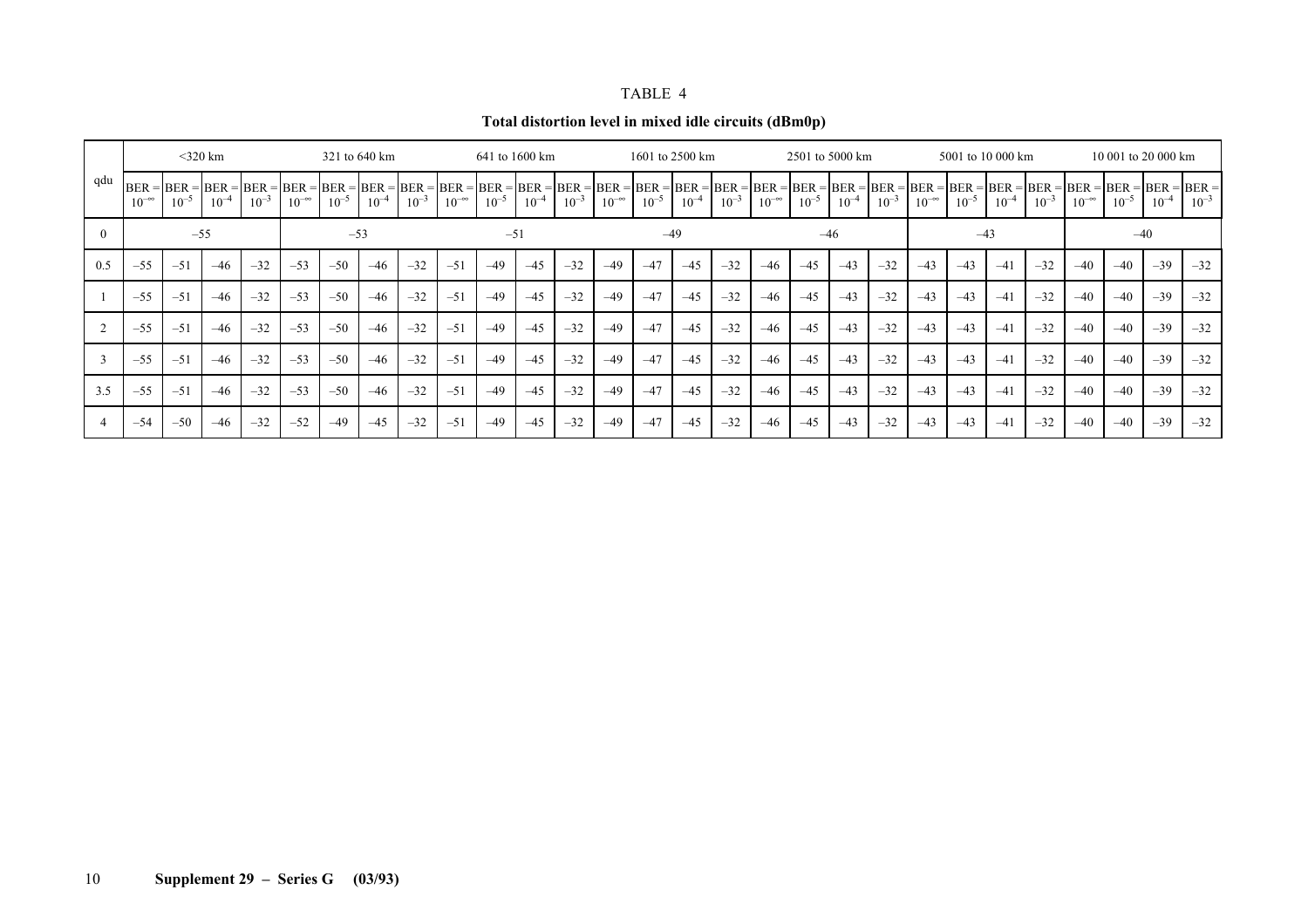#### **References**

- [1] GAS 9 *Economic and technical aspects of the transition from analogue to digital telecommunication networks*, 1984
- [2] MOSKVITIN (V. D.): Opredelenije trebovanij k chastotnym kharakteristikam zvenjev sostavnykh kanalov i traktov. (Specification of requirements for attenuation frequency distortions in sections of composite circuits and links). *Elektroviaz*, No. 11, 1969.
- [3] MOSKVITIN (V. D.): Nozmirovanije chastotnykh kharakteristik ostatochnogo zatuhanija kanalov. (Frequency distortion objectives for transmission loss.) *Elecktrosviaz*, No. 1, 1970.
- [4] COM XII-19 *USSR Attenuation/frequency distortions and delay distortions or mixed audiofrequency analogue/digital circuits*, 1985-1988.
- [5] CCITT Delayed Contribution D.25 Noise and total distortion in Recommendation G.712, G.713, G.714, G.715, Q.551, Q.552 and Q.553, FRG, 1990.
- [6] COM XII-188 *USSR Interrelation between errors of a digital line and impulse noise in voice-frequency channels of the PCM System*, 1995-1998.

#### **Annex A**  (to Supplement 29)

# **Definitions**

The definition of notions: "channel", "circuit", "section", "chain", "connection" and "mixed analogue-digital channel (circuit)", "mixed analogue-digital chain", "mixed analogue-digital connection".

**Channel** – IEC vocabulary (701.02.01)

**(transmission) channel:** A means of transmission signals in one direction between two points.





**Circuit** – IEC vocabulary (701.02.03)

**(telecommunication) circuit:** A combination of two transmission channels permitting transmission in both directions between two points.



FIGURE A.2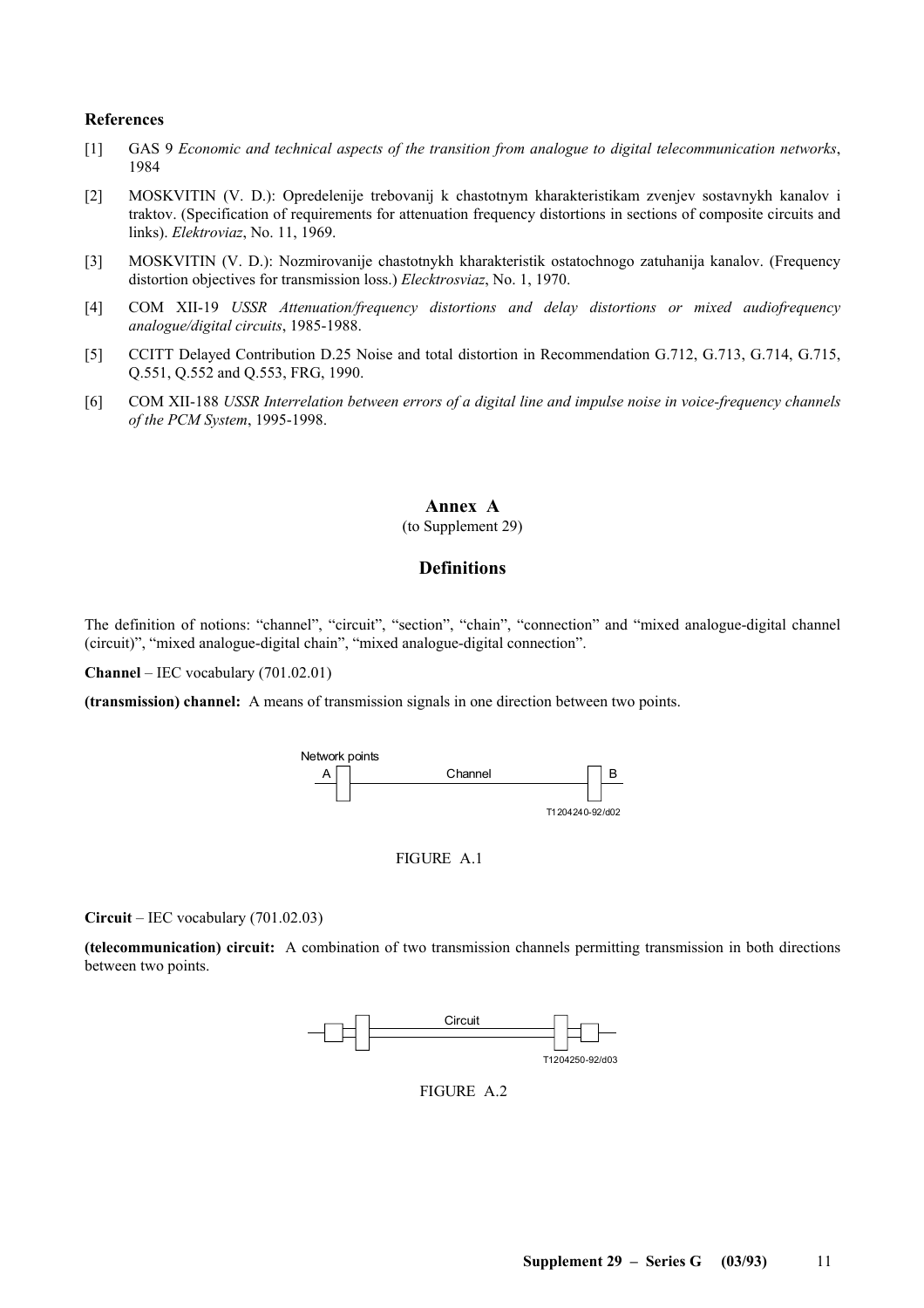section: Channel (circuit) portion between two adjacent points where signal (time or frequence) conversion is performed.



FIGURE A.3

**chain:** Several channels (circuits) connected with each other in sequence.



FIGURE A.4

**connection:** Recommendation P.10 definition 21.02, IEC vocabulary 701.03.01)

A temporary association of transmission channels or telecommunication circuits, switching and other functional units set up to provide the means of a transfer of information between two or more points in a telecommunication network.

NOTE – A connection is the result of a switching operation.

For the purpose of this Supplement, one should consider as a connection the connection between users' terminals. According to IEC vocabulary such connection is called "complete connection" (IEC dictionary 701.03.02). Connection is a chain between two users' terminals.



FIGURE A.5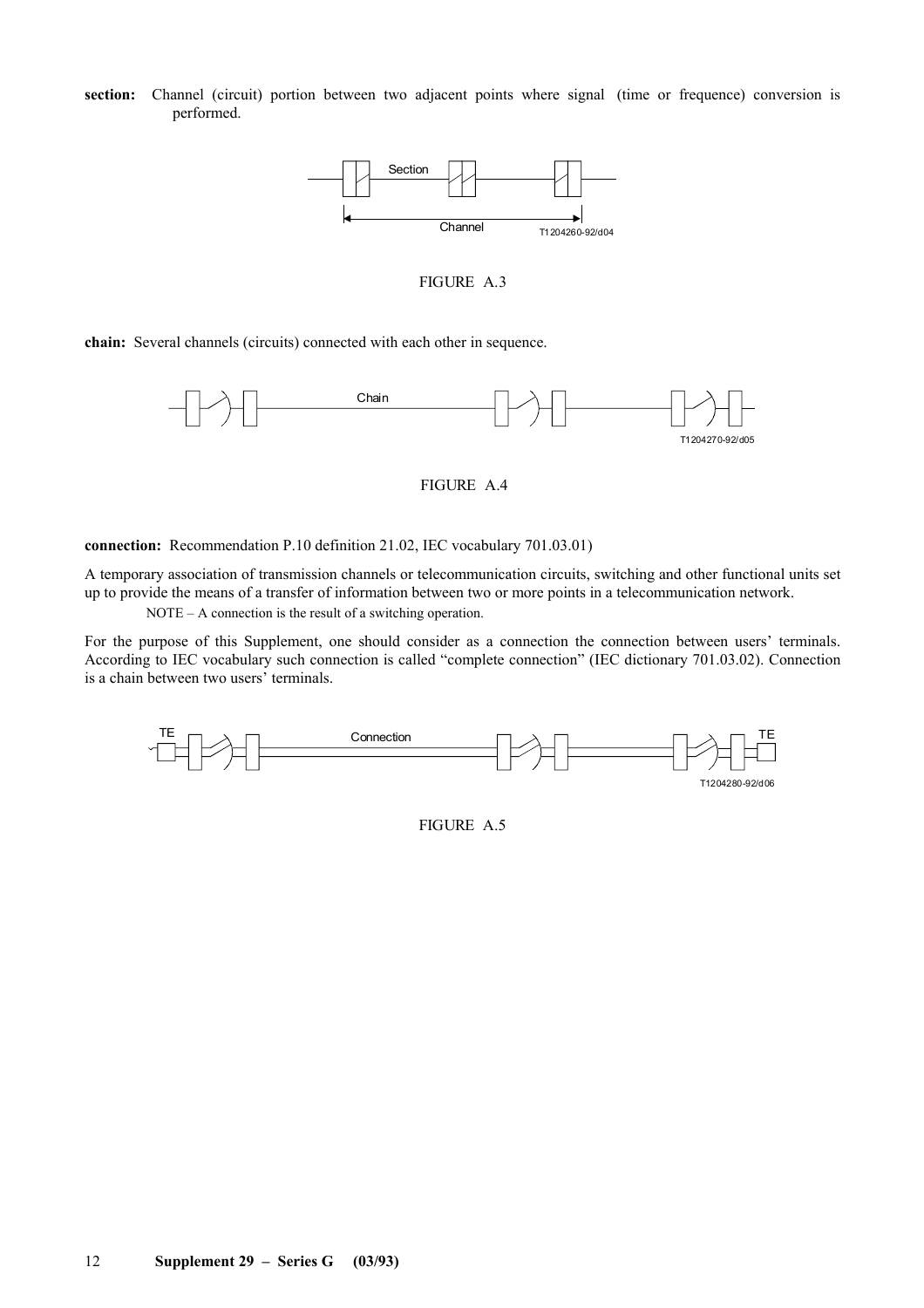**mixed analogue-digital channel (circuit):** A channel (circuit) comprising analogue-digital (digital-analogue) conversion. If one-type transmission channel is provided (only digital or only analogue) then analogue-digital (digitalanalogue) conversion is possible only at the ends of the channel (channel translation equipment in accordance with Recommendation G.712, transmultiplexor in accordance with Recommendations G.793 and G.794). If the channel is made of separate sections of analogue and digital transmission systems then analogue-digital (digital-analogue) conversion is possible in its separate sections (group modems are in accordance with Recommendation G.941, V.37, transcoders are in accordance with Recommendation G.761, group codecs are in accordance with Recommendation G.795).





**mixed analogue-digital chain:** Several channels (circuits), all or part of which are mixed channels (circuits), connected with each other in sequence.



FIGURE A.7 **Examples of mixed analogue-digital chains**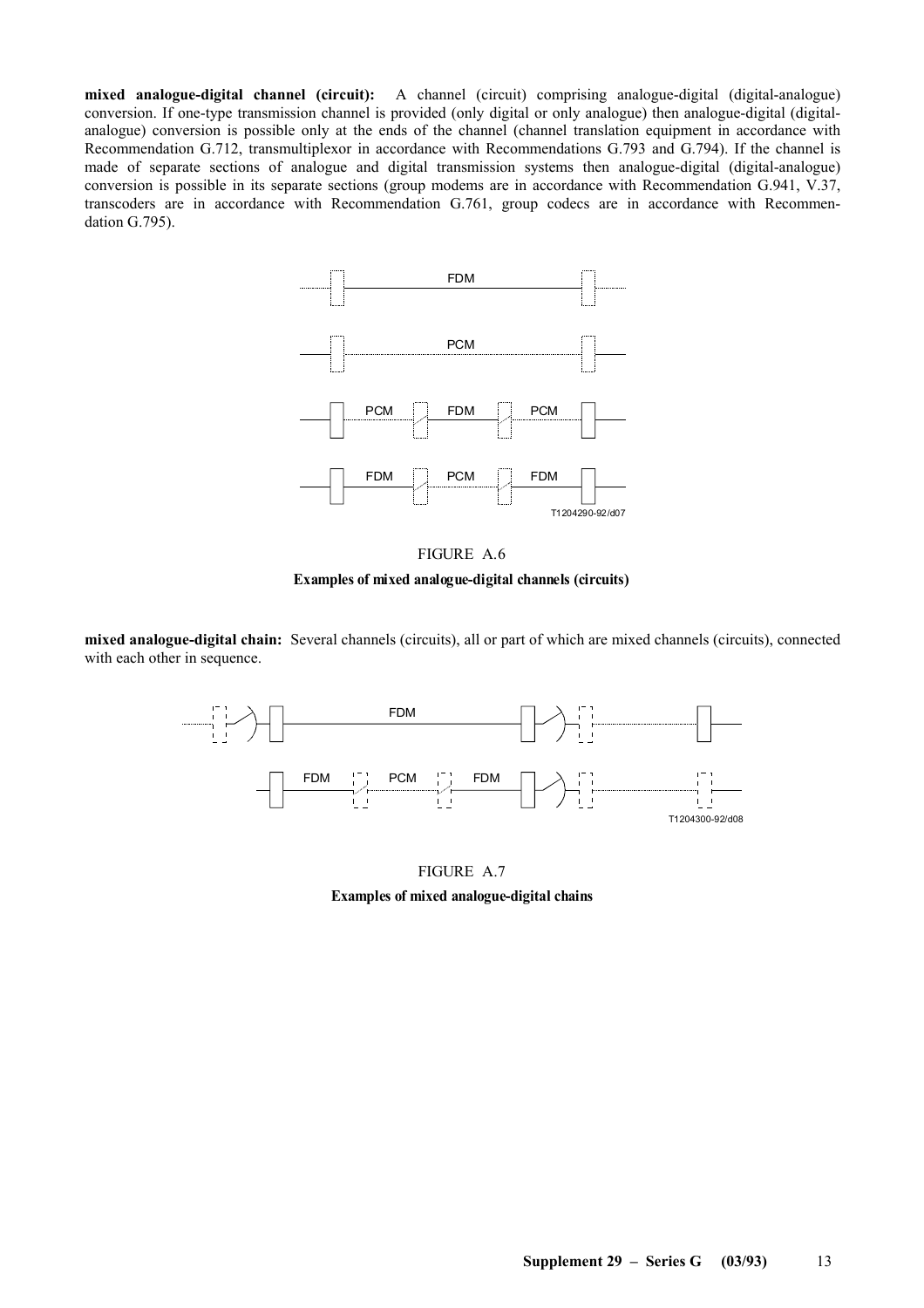**mixed analogue-digital connection:** Mixed analogue-digital chain between two user's terminals.



#### FIGURE A.8

**Examples of mixed analogue-digital connections**

# **Appendix I**

(to Supplement 29)

# SOURCE: USSR TELECOMMUNICATIONS ADMINISTRATION

# TITLE: INFLUENCE OF ERRORS IN DIGITAL 2048 kbit/s STREAMS ON THE NOISE IN VOICE-FREQUENCY MIXED CIRCUITS

#### **I.1 Introduction**

The quality of PCM circuits is influenced by digital errors appearing in the digital streams. The digital errors influence many parameters of a voice-frequency circuit, including noise.

This appendix considers the effects of digital errors on the noise in a voice-frequency circuit of a PCM system in case of sending a sinusoidal signal of 1000 Hz with various levels and on the noise in an idle PCM circuit.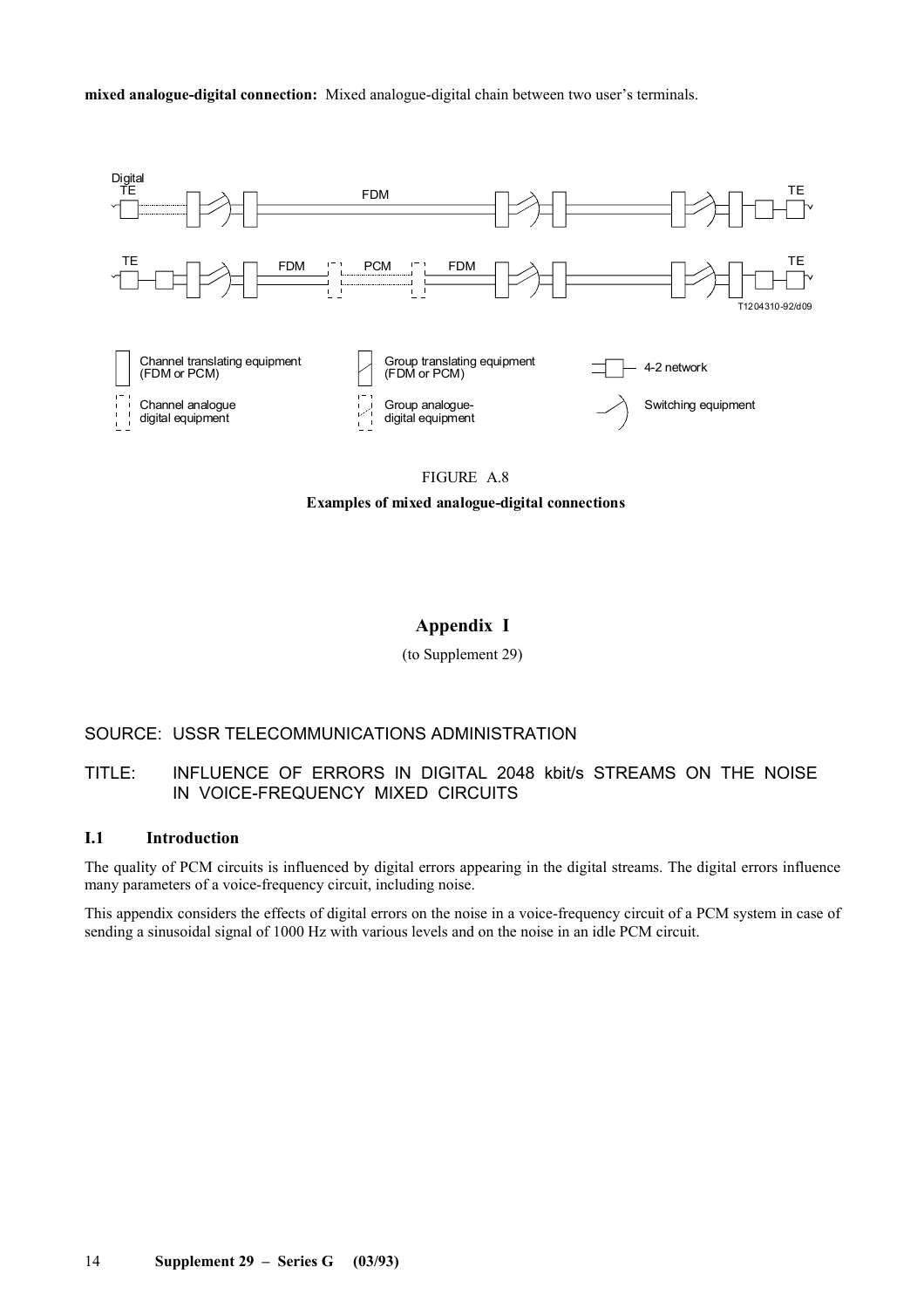# **I.2 Noise power in a PCM voice-frequency circuit due to digital errors**

#### **I.2.1 Noise power due to digital errors in case of sending test signal**

The evaluation of the noise power due to digital errors was made with the help of the formula obtained in [1]:

$$
W = \sum_{e=1}^{255} P_e \sum_{i=0}^{255} f(V_i) a(V_i)
$$
 (I-1)

where

*P<sub>e</sub>* is probability of an error combination;  $f(V_i)$  is probability distribution density of the input signal levels;  $V_i$  is the *i*th value of the voltage of the quantized input signal  $(V)$ ;  $V_{i,e}$  is an error value of the voltage at the codec output corresponding to (an error combination  $(V)$ ). *a V*  $V_i - V$  $(V_i) = \frac{10^{12} (V_i - V_{i,e})}{600}$  $12 (V - V)^2$ instantaneous power of the noise because of digital errors (pW0).

The probability of an error combination  $P_e$  was determined based on computer-simulation of errors in a 2048 kbit/s stream with the frame structure corresponding to G.732 on the assumption that for 2048 kbit/s transmission systems these errors get combined into packets and have a distribution very near to the Neuman distribution, but for the transmission systems with a line speed of more than 2048 kbit/s the errors in the 2048 kbit/s stream are independent and they are distributed in accordance with the binomial law.

The probability of the number  $(K)$  of independent errors distributed in accordance with binomial law within the time  $T_0$ was determined with the help of Poisson formula:

$$
P(K) = e^{-M} \frac{M^K}{K!}
$$
 (I-2)

The probability of the number  $(K)$  of packet errors distributed according to the Neuman law within the time  $T_0$  was determined with the help of formula [2]:

$$
P(k) = e^{-m_1} \frac{(m_2)^k}{k!} \sum_{u=1}^{\infty} \frac{(m_1 e^{-m_2})^u}{u!} u^k
$$
 (I-3)

In formulae  $(I-2)$  and  $(I-3)$ :

| m <sub>1</sub>   | is the average number of error packets within the time $T_{0i}$ . |
|------------------|-------------------------------------------------------------------|
| m <sub>2</sub>   | is the average number of error bits in a packet.                  |
| M                | is the average number of errors within the time $T_{0i}$ .        |
|                  | $M = M_1 \times m_2 = n \times BER$                               |
| $\boldsymbol{n}$ | is the number of bits transmitted within the time $T_0$ .         |
| <b>BER</b>       | is the average long-time bit error rate.                          |
| $\boldsymbol{u}$ | is the number of packets within the time $T_{0i}$ .               |
|                  |                                                                   |

*k* is the number of errors within the time  $T_{0i}$ .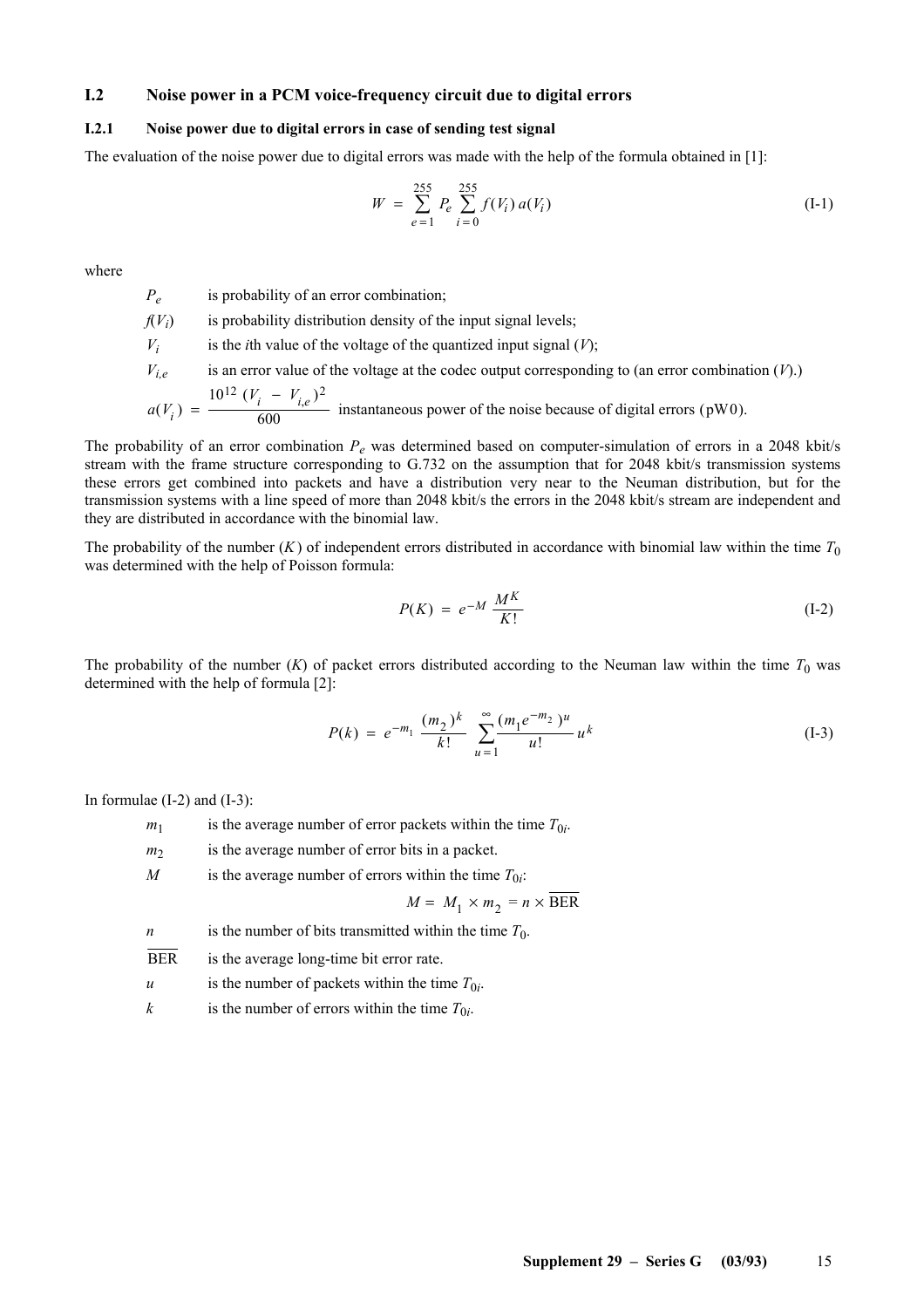For simulation purposes the following parameters have been used as input parameters:

- $T_0$  is the duration of one cycle,  $T_0 = 24 \times 3600[S]$ ,
- *T* is the total time of the process,  $T = 30 \times 24 \times 3600[S]$ ,
- BER is long-time bit error rate  $10^{-3}$ ,  $10^{-4}$ ,  $10^{-5}$ ,  $10^{-6}$ ,  $10^{-7}$ ,  $10^{-8}$ .
- *m*<sub>2</sub> is the average number of error bits in one packet = [5, 10, 20, 50, 100, 200, 500, 1000].

The probability of error combinations in a channel interval was determined for each frame. The value obtained in each frame was then averaged for the total time of the process.

The instantaneous power of the noise  $a(V_i)$  due to digital errors was determined on the output of decoder for the A-law of companding for each of 8 discretes of sinusoidal signal with a frequency of 1000 Hz within the range of levels *S* from  $-45$  up to 0 dBm0. Then the level of psophometric noise power was determined  $P$  (dBm0p).

The calculation results are given in Figures I.1, I.2 and I.3. Figures I.1 and I.2 show the change of the psophometric power level *P* due to the packet errors, the average number of errors in a packet being equal to  $m_2 = 5$  (Figure I.1), and  $m_2$  = 200 (Figure I.2).

The calculation results have shown that the worst case average number of error bits in a packet is approximately equal to 5 – 10. With this value of  $m_2$  the psophometric power level makes –25  $\div$  –35 dBm0p when the average long-time BER is  $10^{-3}$ , and  $-48 \div -52$  dBm0p when the average long-time BER is  $10^{-5}$ . The lowest noise level corresponds to the input signal level of  $S = -10$  dBm0. The value of psophometric noise power level with  $m<sub>2</sub> = 200$  is by 10 – 15 dB lower than the values of the noise level corresponding to  $m<sub>2</sub> = 5$  in case of the same average long-time bit error rates. The minimum value of the noise level corresponds to the input signal level of  $S = -25$  dBm0.

The results of the noise level calculation in case of independent errors (Figure 3) show that the higher the level of the input signal the greater the noise level.

With changes of the input signal level from  $-45$  to 0 dBm0 the noise power level gets increased by approximately 20 dB.



#### FIGURE I.1

**Neuman distribution, average number of errors in the packets equals 5**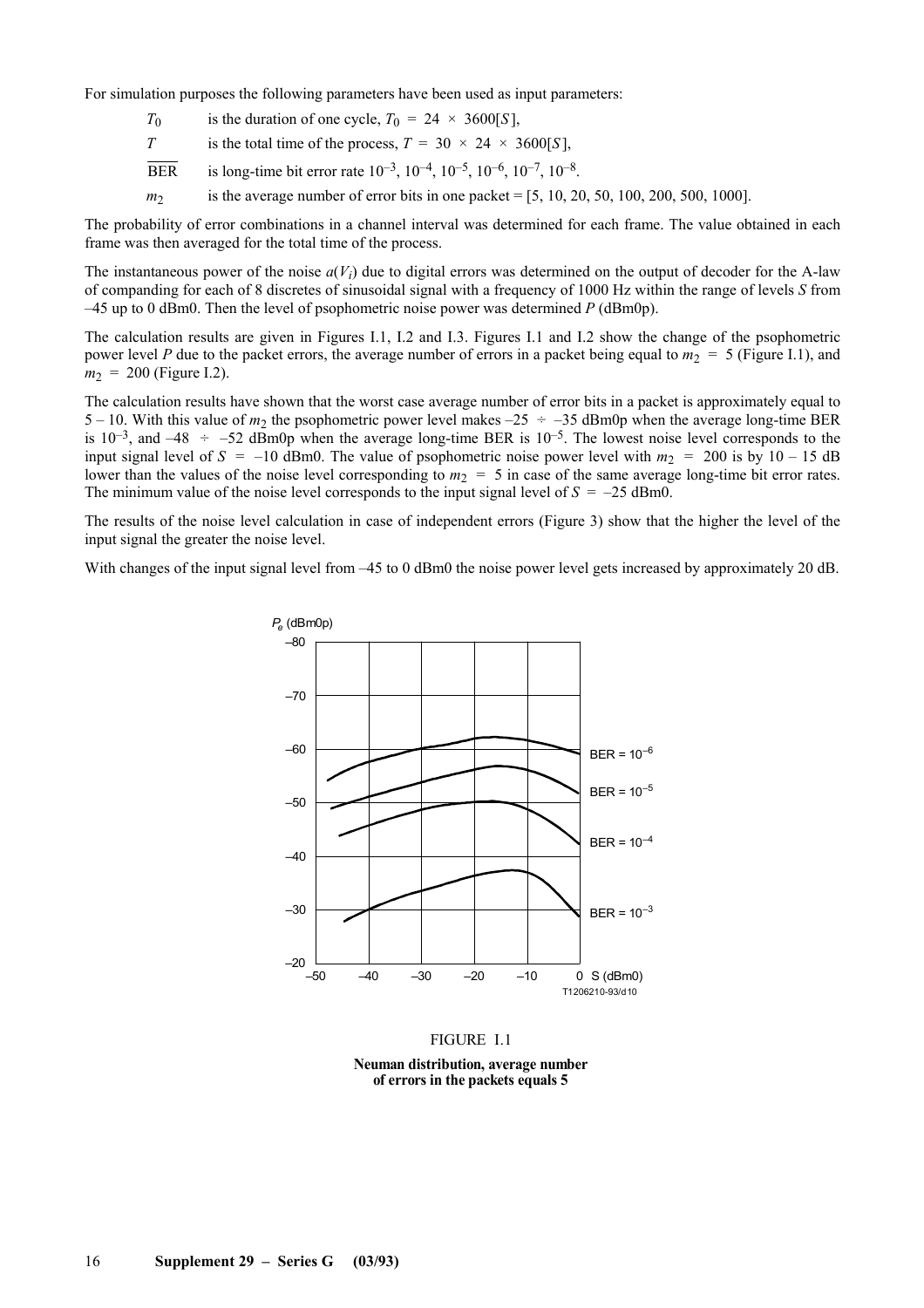



**Neuman distribution, average number of errors in the packets equals 200**



FIGURE I.3 **Binomial distribution**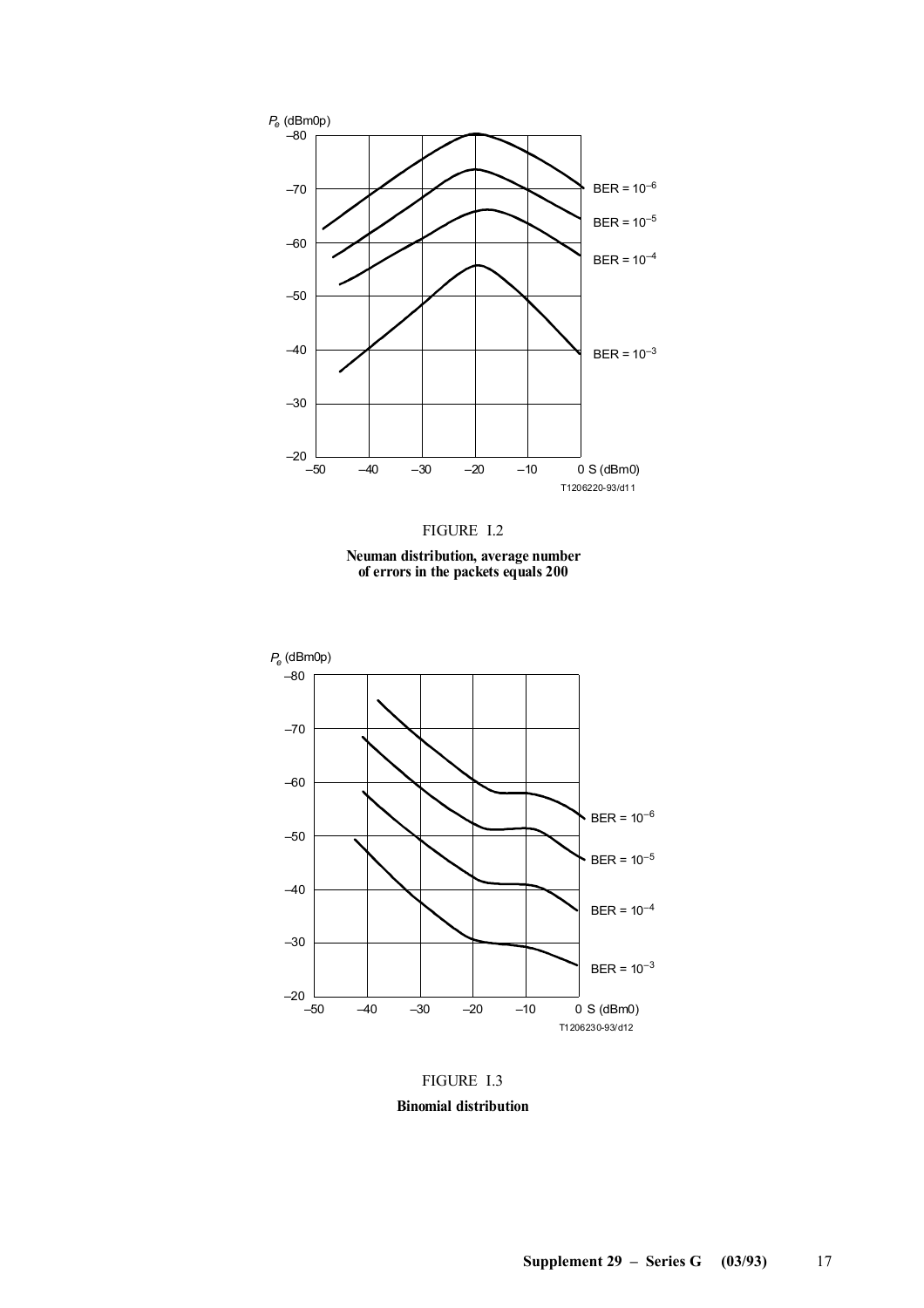#### **I.2.2 Noise power caused by digital errors in an idle channel**

The evaluation of the noise power due to digital errors was made with the formula:

$$
W = \sum_{e=1}^{255} P_e \ a(V_0) \tag{I-4}
$$

where

$$
a(V_0) = \frac{10^{12} (V_0 - V_{i,e})}{600}
$$
 is instantaneous noise power due to digital errors in an idle channel.  

$$
P_e
$$
 - the same as in (I-1).

The calculation results of the noise power level due to errors in the 2048 kbit/s stream for various average long-term bit error rates are given in Figure I.4. The most unfavourable influence on the noise in an idle channel is caused by packet errors, and as to independent errors in the 2048 kbit/s stream they should be taken into account only when  $\overline{\text{BER}} \geq 10^{-4}$ .





# **I.3 Conclusion**

This calculation of the noise power level in a PCM voice-frequency circuit due to errors in a 2048 kbit/s stream has shown that this level depends on three factors: the error distribution law, the average bit error rate and the test signal level. Besides that the packet errors contribute more to the noise of an idle circuit, and independent errors to the noise in the circuit when a test signal is fed.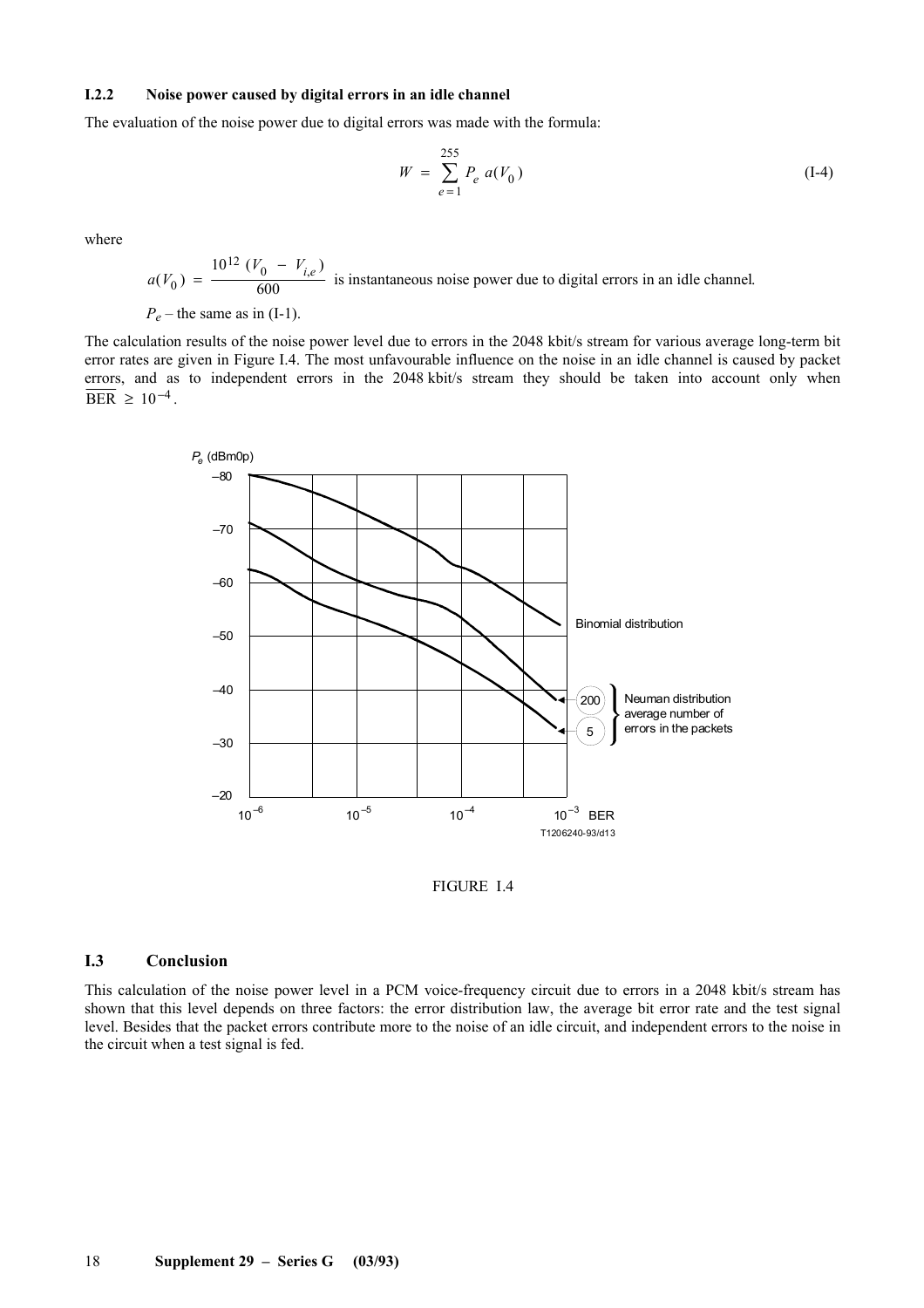The worst packeting coefficient is equal to  $5 - 10$ . In case of independent errors the noise level in the circuit with a test signal will grow with the increase of the test signal level. For packet errors, depending on the packeting coefficient, there is a certain test signal level associated with the lowest noise level in the circuit.

#### **References** (to Appendix I)

- [1] STEELE (R.), SUNDBERG (C.-E.), and WONG (W.C.): "Transmission errors in companded PCM over Gaussian and Rayleigh fading channels" *Bell Syst. Tech. J.*, Vol. 63, pp. 955-989, No. 6, July-August, 1984.
- [2] BECAM (D.), BRIGANT (P.), COHEN (R.) and SZPIRGLAS (J.): "Validité du modele de Neuman pour les processus d'erreurs sur des liaisons numeriques à 2 et 140 Mbit/s" *Ann. telecommun.*, 40, pp. 17-25, No. 1-2, 1985.
- [3] SYSOEV (V.V.): Otsenka vlijnij ochibok v tsivrovik potokah 2048 kbit/s na electicheskie parametri kanalov system peredachi s IKM "Technika sredstv svjzi", *serij "Technika provodnoi svjzi"*, vipusk 3, 1990.

# **Appendix II**

(to Supplement 29)

# SOURCE: NTT (JAPAN)

# TITLE: CALCULATION METHOD OF MOS EQUIVALENT TO NOISE DUE TO QUANTIZATION DISTORTION

MOS equivalent to noise due to quantization distortions of m-tandem PCM 8-bit codecs is shown by the following formula:

 $10^{0.1}$  [S - S/No] [mW0p]

where:

- S/No: Signal to opinion white noise equivalence ratio is shown in Table II.1 in terms of qdu numbers (m); and
- S: Speech level, equal to  $-17$  dBm0;

No: White noise level [dBm0p].

#### TABLE II.1

#### **qdu number (m) and signal-to-opinion white noise equivalence ratio**

| m<br>(qdu)                                                                                                                                                                                                     |      |      |      | 4    |      | 6    |      |      |      | 10   | 11   |      | 13   | 14   |      |
|----------------------------------------------------------------------------------------------------------------------------------------------------------------------------------------------------------------|------|------|------|------|------|------|------|------|------|------|------|------|------|------|------|
| S/No<br>(dB)                                                                                                                                                                                                   | 59.8 | 49.6 | 44.0 | 39.7 | 36.6 | 33.8 | 31.5 | 29.5 | 27.8 | 26.4 | 25.0 | 23.9 | 22.7 | 21.6 | 20.5 |
| NOTE – This table is obtained on the basis of a laboratory opinion test which was a connection composed of 8-bit<br>PCM codec (see Recommendation G.712) a white noise generator, 600-telephone set and so on. |      |      |      |      |      |      |      |      |      |      |      |      |      |      |      |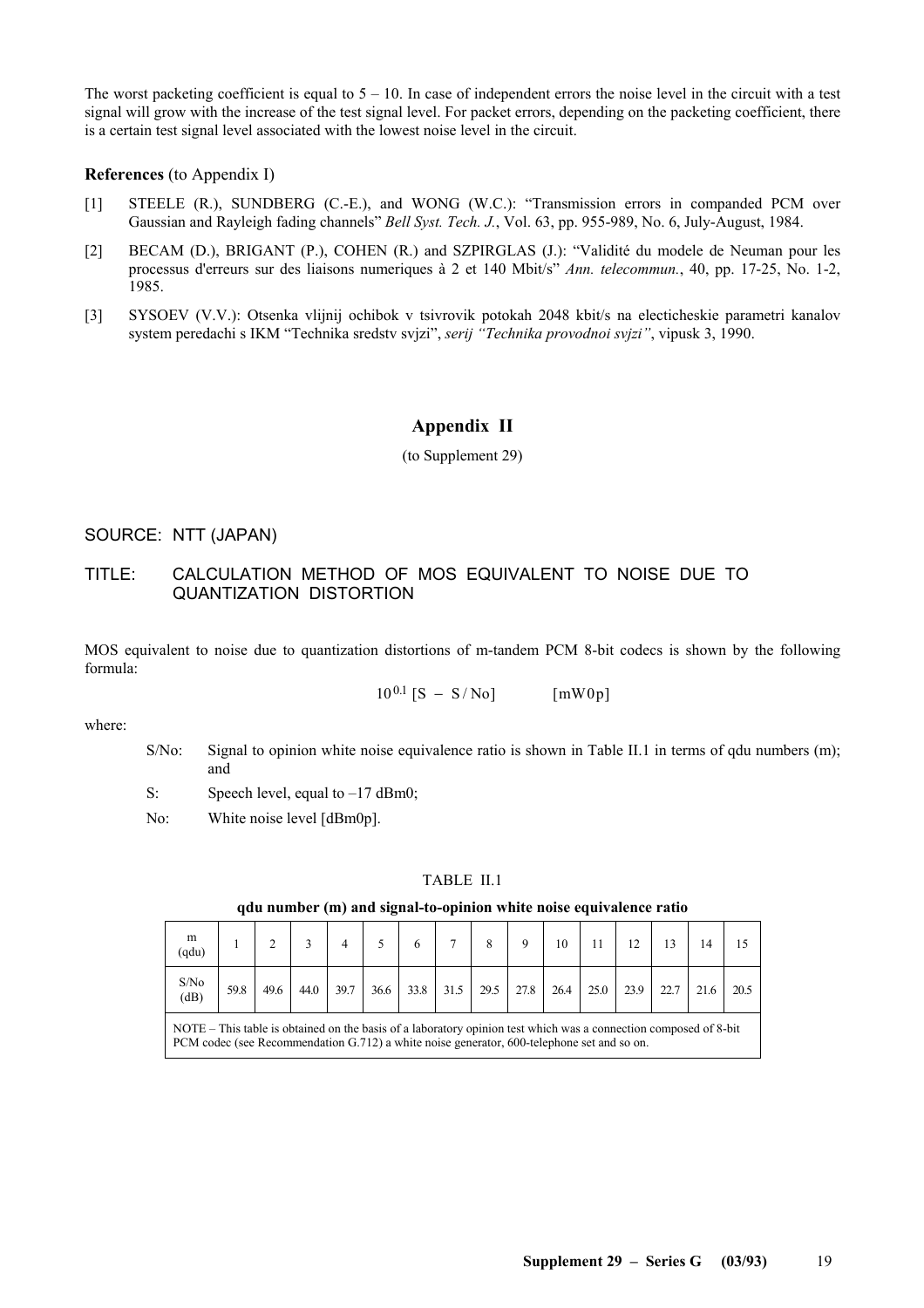# **Appendix III**

(to Supplement 29)

# SOURCE: USSR TELECOMMUNICATION ADMINISTRATION

## TITLE: THE EFFECT OF ERRORS IN 2048 kbit/s DIGITAL STREAMS ON APPEARANCE OF IMPULSE NOISE IN MIXED VOICE-FREQUENCY CIRCUITS

The preliminary results of the studies on impulse noise in PCM circuits are dealt with in Contribution COM XII-188 (study period 1985-1988).

Further investigations were conducted. The results of determining the number of impulse noise in PCM circuits due to computer-simulated error in a 2048 kbit/s stream were achieved. The assumption was made that their distribution follows the Neuman law (packet errors) or the binomial law (single errors).

The methodology of determining the probability of the number of packet and independent (single) errors as well as the input data for simulation correspond to the data presented in Appendix I.

The impulse noise threshold for the purpose of analysis has been taken as equal to –21 dBm0, the impulse noise registration duration was more than 30 ms, the dead time was 125 ms (see Recommendations M.1020 and O.71). The impulse response of the real filter of the PCM channel equipment is given in Figure III.1 and corresponds to that of Contribution COM XII-188 (study period 1985-1988).

The study results are summarized in Table III.1. The analysis of these results shows that packetized errors lead to a much greater number of impulse noise in comparison with the binomial distribution of errors.



FIGURE III.1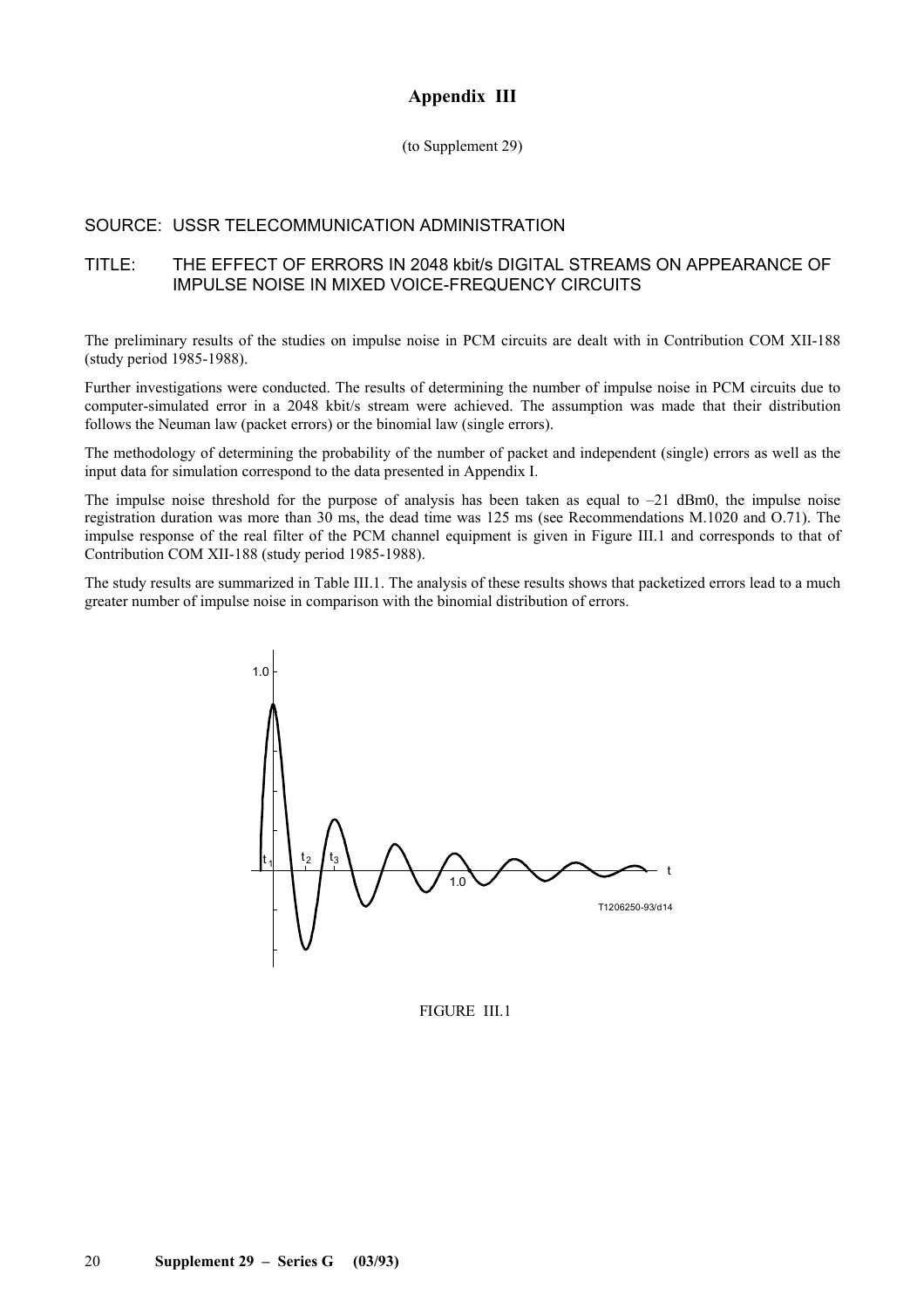TABLE III-1

|                                                 | Average bit error rate                                                              |           |           |           |           |  |  |  |  |  |  |  |
|-------------------------------------------------|-------------------------------------------------------------------------------------|-----------|-----------|-----------|-----------|--|--|--|--|--|--|--|
| <b>Error Distribution</b>                       | $10^{-7}$                                                                           | $10^{-6}$ | $10^{-5}$ | $10^{-4}$ | $10^{-3}$ |  |  |  |  |  |  |  |
|                                                 | Average number of impulse noise exceeding<br>$-21$ dBm0 threshold during 15 minutes |           |           |           |           |  |  |  |  |  |  |  |
| Neuman law:                                     |                                                                                     |           |           |           |           |  |  |  |  |  |  |  |
| Average number of errors in<br>the packets 5-10 |                                                                                     | 6         | 60        | 480       | 1880      |  |  |  |  |  |  |  |
| Average number of errors in<br>packets 200      |                                                                                     |           | 8         | 40        | 520       |  |  |  |  |  |  |  |
| Binomial law                                    |                                                                                     |           |           | 8         | 172       |  |  |  |  |  |  |  |

In case of packetized errors the greatest number of impulse noise corresponds to an average number of errors in packets equal to 5-10.

Exceeding of the objective established in Recommendation M.1020 (18 events during 15 minutes) is observed in the case where the average BER is worse than  $10^{-6}$ .